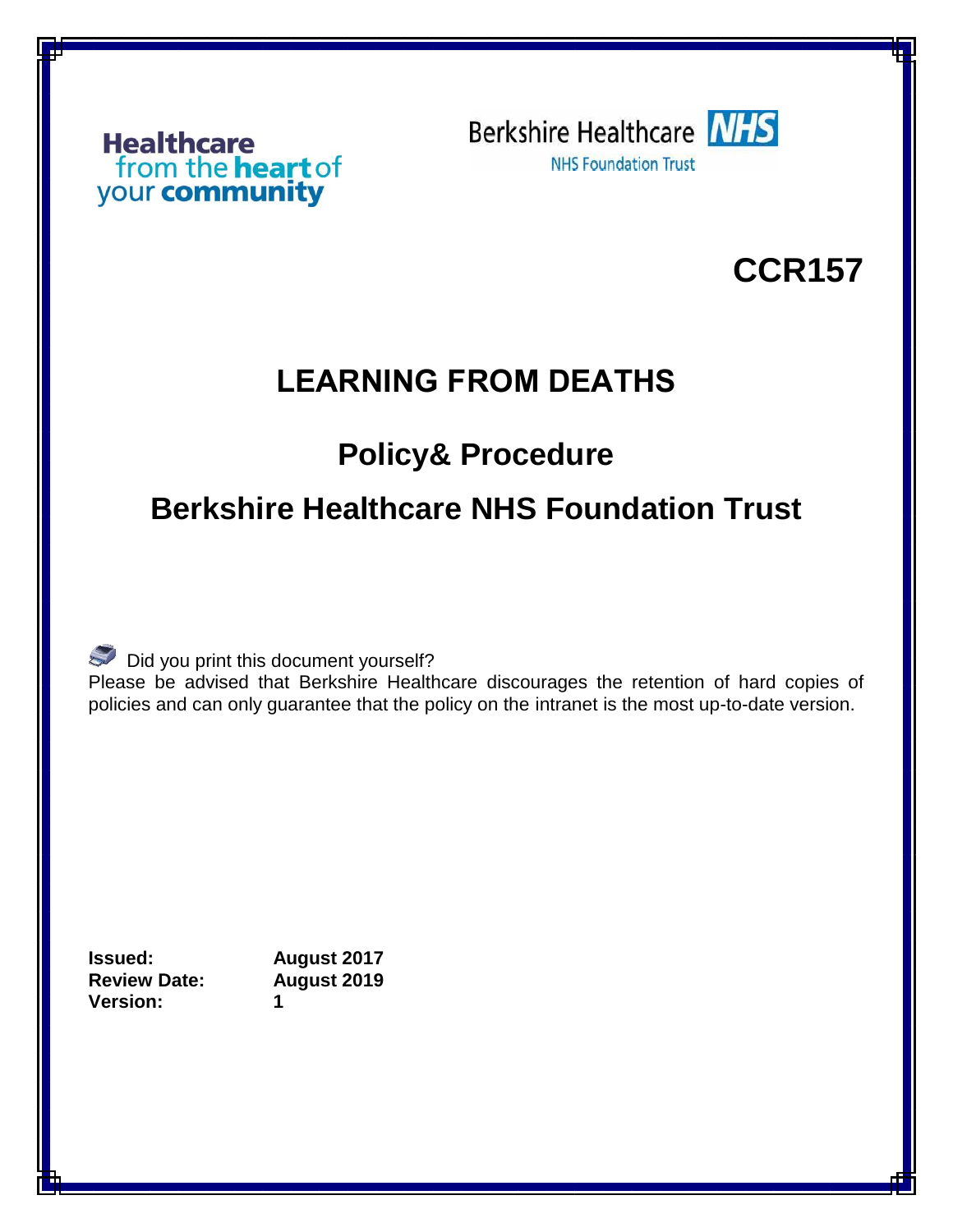



| <b>Policy Number:</b><br><b>Title of Policy:</b> | <b>CCR157</b><br><b>LEARNING FROM DEATHS</b>                                                                                                                                                                           |
|--------------------------------------------------|------------------------------------------------------------------------------------------------------------------------------------------------------------------------------------------------------------------------|
| Category:                                        | <b>Clinical Care and Risk</b>                                                                                                                                                                                          |
| <b>Distribution Areas:</b>                       | Berkshire Healthcare wide                                                                                                                                                                                              |
| Index:                                           | Page 4                                                                                                                                                                                                                 |
| <b>Total number of pages:</b>                    | 25                                                                                                                                                                                                                     |
| <b>Ratified by:</b>                              | Safety, Experience & Clinical Effectiveness - 1 <sup>st</sup> August 2017                                                                                                                                              |
| <b>Issued:</b>                                   | August 2017                                                                                                                                                                                                            |
| <b>Review Date:</b>                              | August 2019                                                                                                                                                                                                            |
| <b>Replaces Policy:</b>                          | New Policy                                                                                                                                                                                                             |
| <b>Designated Leads:</b>                         | Medical Director & Head of Clinical Effectiveness & Audit                                                                                                                                                              |
| For policy information:                          | Governance Administration Manager<br><b>Berkshire Healthcare NHS Foundation Trust</b><br>$2^{nd}$ Floor<br><b>Fitzwilliam House</b><br><b>Skimped Hill Lane</b><br><b>Bracknell</b><br><b>RG12 1BQ</b><br>01344 415623 |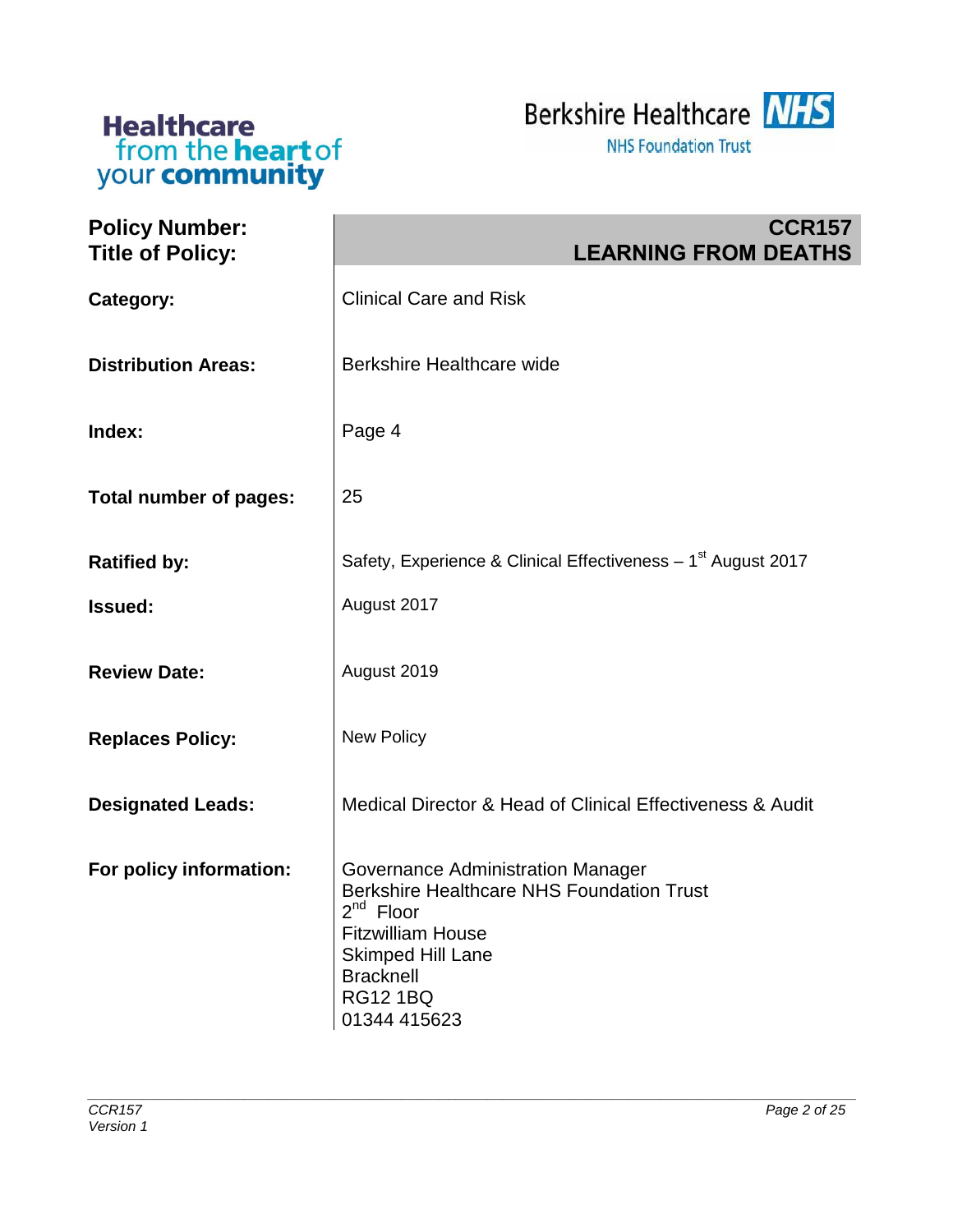#### **POLICY DEVELOPMENT**

#### **CCR157 – LEARNING FROM DEATHS**

| History:                                                       | Version 1: New policy and procedure<br>developed to meet national requirements.                                                                                                                                                                                                              |
|----------------------------------------------------------------|----------------------------------------------------------------------------------------------------------------------------------------------------------------------------------------------------------------------------------------------------------------------------------------------|
| Designated Leads:                                              | Medical Director and<br><b>Head of Clinical Effectiveness &amp; Audit</b>                                                                                                                                                                                                                    |
| <b>Policy Consultants/</b><br><b>Distributed for Comments:</b> | <b>Medical Director</b><br>Director of Nursing<br><b>Lead Clinical Director</b><br>Deputy Director of Nursing for Patient Safety<br>& Quality<br>Members of the Mortality Review Group<br>Lead Non-Exec Director for Learning from<br><b>Deaths Policy</b><br><b>Quality Executive Group</b> |

Endorsed by: <br>
Policy Scrutiny Group - 14<sup>th</sup> July 2017

This policy has been assessed for compliance with CQC Fundamental Standards.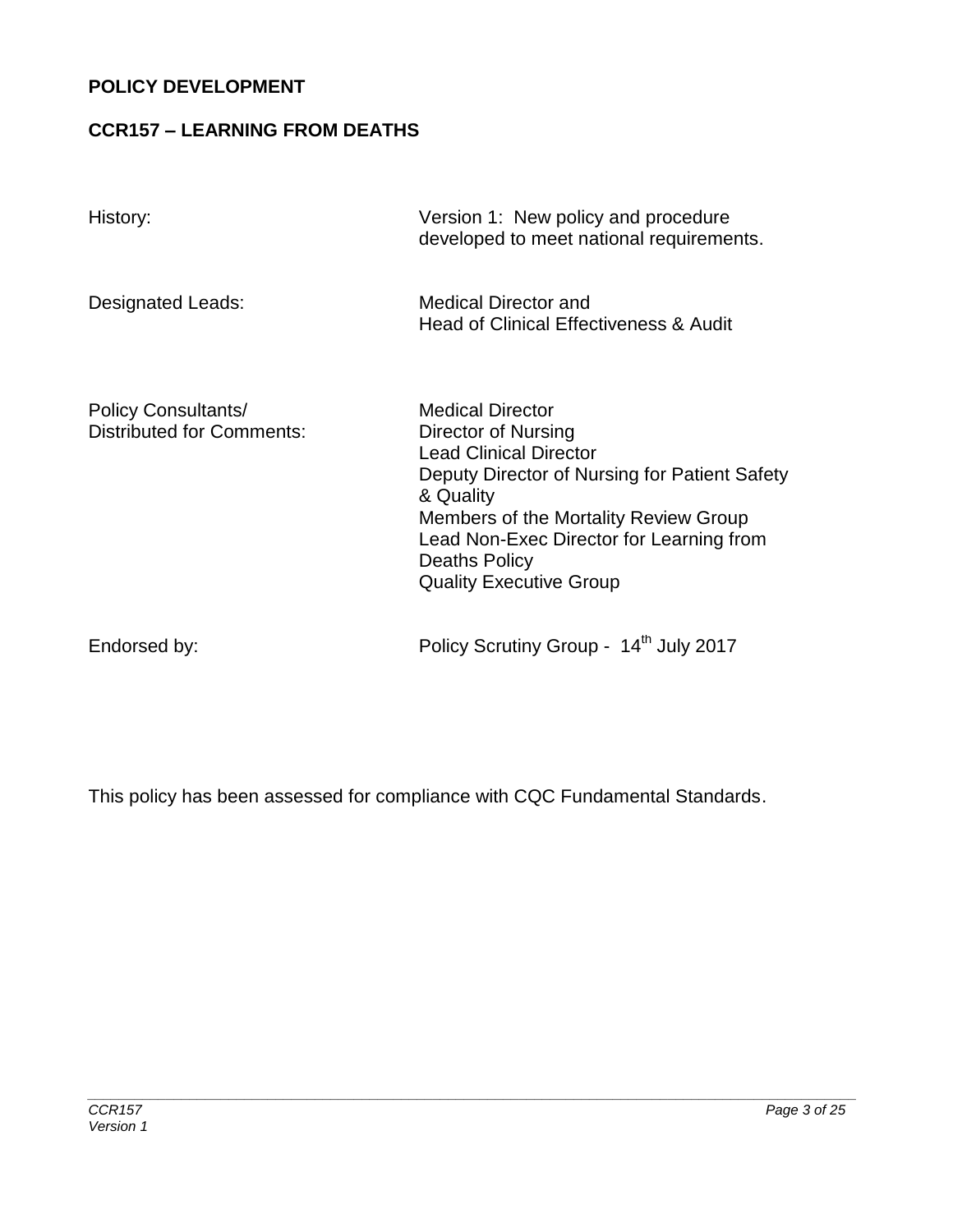#### **Contents**

| <b>Section</b> | <b>Content</b>                                        | Page  |
|----------------|-------------------------------------------------------|-------|
| 1.             | Introduction                                          | 5     |
| 2.             | Scope                                                 | 5     |
| 3.             | Aim                                                   | 5     |
| 4.             | Roles and Responsibilities                            | 6     |
| 5.             | Groups and Committees with Overarching Responsibility | 7     |
| 6.             | <b>Procedure of Review</b>                            | 9     |
| 7.             | <b>Mortality Review Process</b>                       | 12    |
| 8.             | Type of review to be conducted                        | 13    |
| 9.             | Involvement of families and carers                    |       |
| 10.            | <b>Quarterly Mortality Report</b>                     | 15    |
| 11.            | Audit                                                 | 15    |
| 12.            | References                                            | 16    |
| Appendix       | <b>Appendix A: Reporting Structure</b>                | 17    |
| Appendix       | Appendix B: IFR Template                              | 18-22 |
|                | <b>Comments/Feedback Sheet</b>                        | 23    |
|                | <b>Equality Impact Assessment</b>                     | 24    |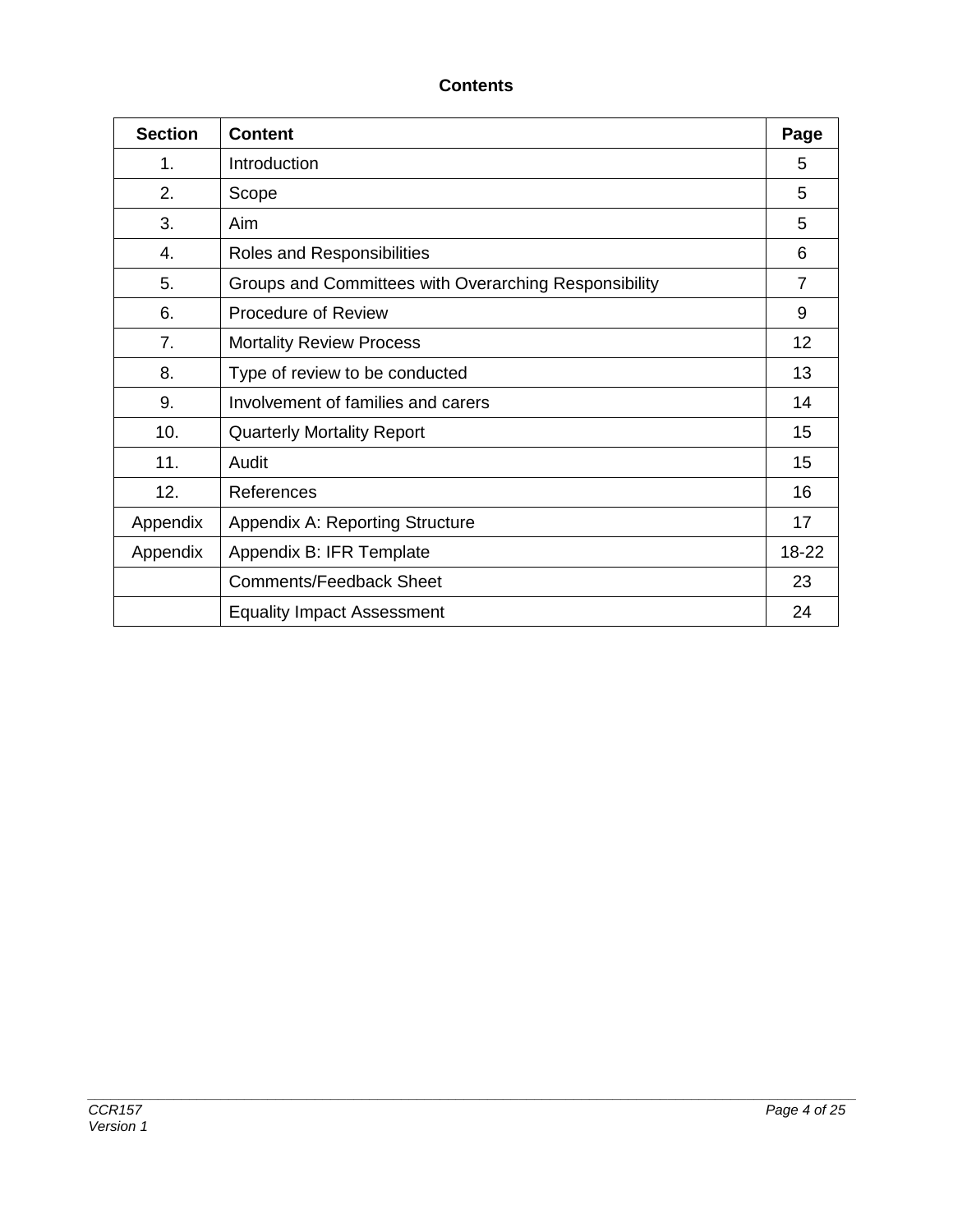#### **1. INTRODUCTION**

- 1.1 It has become increasingly important for Trusts to evidence that they are systematically and continuously reviewing patient outcomes including mortality.
- 1.2 The CQC report: Learning, Candour, and Accountability (2016) identified inconsistencies in: the process of identifying and reporting the death; how decisions to review or investigate a death were made; variation in the quality of reviews and investigations; and variation in the governance around processes and questionable demonstration of learning and actions. In March 2017 the National Quality Board published its guidance on Learning from Deaths which provides a framework for identifying, reporting, investigating and learning from deaths in care.
- 1.3 It is acknowledged that most deaths do not occur as a result of a direct patient safety incident. None the less, it is important that opportunity for learning from deaths and learning from the review of the care provided and the experience of our services in the period prior to the person's death are not missed and that when deaths are deemed not to require any further investigation the rationale and justification for this is clearly documented.
- 1.4 Since the 1990s, there have been a number of reports and case studies which have consistently highlighted, that in England, people with learning disabilities die younger than people without learning disabilities. The Confidential Inquiry of 2010-2013 into premature deaths of people with learning disabilities (CIPOLD) reported that for every one person in the general population who died from a cause of death amenable to good quality care, three people with learning disabilities would do so. Overall, people with learning disabilities currently have a life expectancy at least 15 to 20 years shorter than other people
- 1.5 This document sets out the procedures for reporting, reviewing and investigating deaths of people who have been in receipt of services from Berkshire Healthcare NHS Foundation Trust (hereinafter referred to as Berkshire Healthcare). It provides staff with information in relation to which deaths should be reported internally on the Berkshire Healthcare incident management system (Datix), subsequent review and the level of investigation that is required.
- 1.6 This policy and procedure supports Berkshire Healthcare's Policy for Incidents/Near Misses, Serious Incidents Requiring Investigation and Coroner Requirements (ORG007) and should be read in conjunction with this.
- 1.7 For ease of reference, the term 'patient' is used throughout this procedure document. This is intended to refer to all people who make use of any of the health care services provided by Berkshire Healthcare.

#### **2. SCOPE**

2.1 This policy and procedure is applicable to all staff whether they are employed by Berkshire Healthcare permanently, temporarily, through an agency or bank arrangement, are students on placement, are party to joint working arrangements or are contractors delivering services on behalf of Berkshire Healthcare.

*\_\_\_\_\_\_\_\_\_\_\_\_\_\_\_\_\_\_\_\_\_\_\_\_\_\_\_\_\_\_\_\_\_\_\_\_\_\_\_\_\_\_\_\_\_\_\_\_\_\_\_\_\_\_\_\_\_\_\_\_\_\_\_\_\_\_\_\_\_\_\_\_\_\_\_\_\_\_\_\_\_\_\_\_\_\_\_\_\_\_\_\_\_\_\_\_\_\_*

#### **3. AIM**

3.1 The aim of this policy is to ensure:-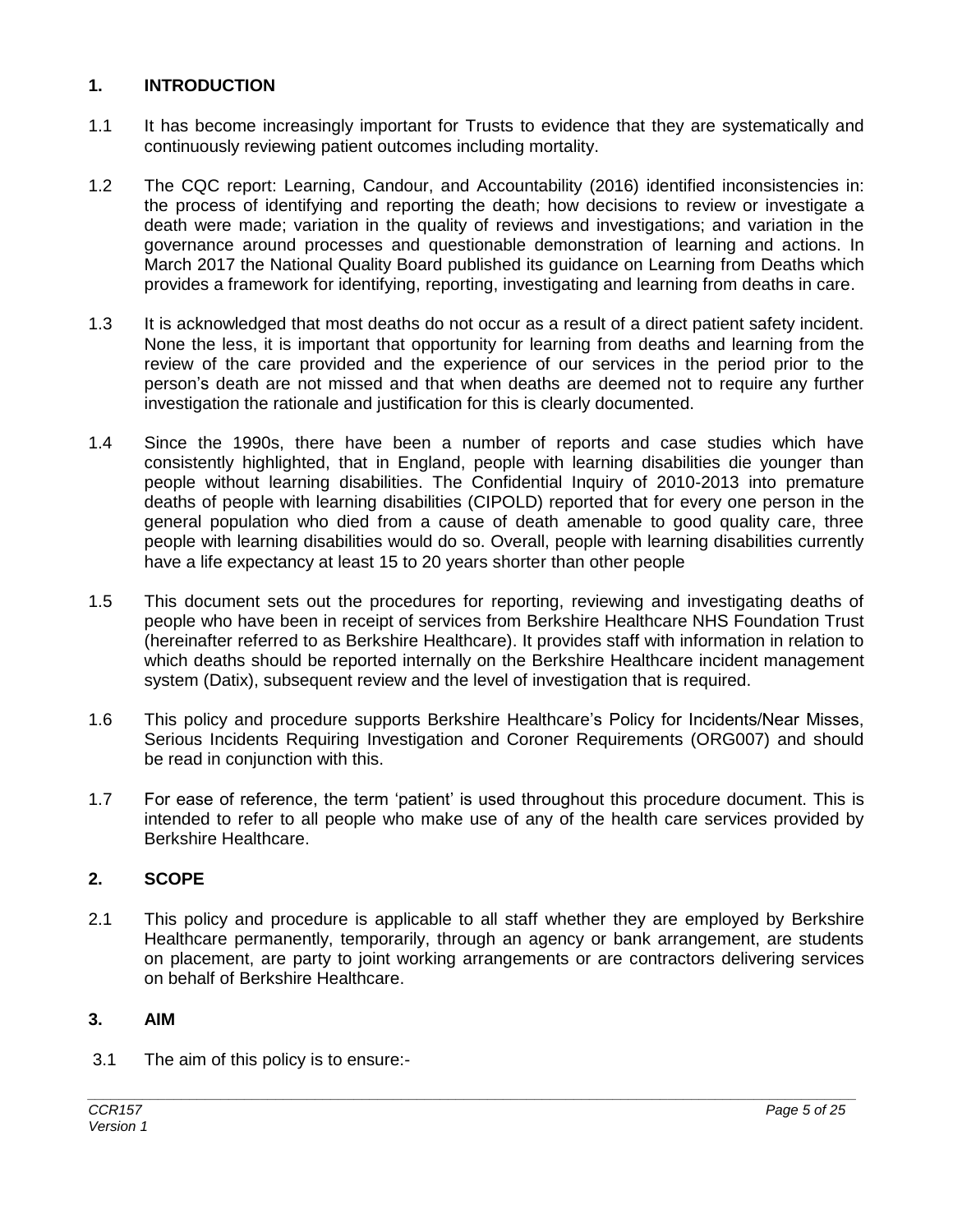- A consistent approach to undertaking mortality reviews.
- Learning from these reviews is identified and shared.
- Compassionate and professional engagement with patients' families when any death occurs and when a death is reviewed.
- Berkshire Healthcare complies with the reporting requirements of NHS Improvement and other external agencies.

#### **4. ROLES AND RESPONSIBILITIES**

#### **4.1 Chief Executive**

The Chief Executive has overall responsibility for ensuring there are effective and robust governance processes in place within Berkshire Healthcare. They have accountability for the actions of staff providing they act within the framework of their codes of professional conduct as well as in accordance with Berkshire Healthcare policy.

#### **4.2 Medical Director**

The Medical Director is the Executive lead for mortality review and is responsible for the implementation of this policy. They will provide assurance to the Board that the mortality review process is functioning in line with this policy, escalating any concerns identified.

#### **4.3 Chair of Quality Assurance Committee (QAC)**

The Chair of the Quality Assurance Committee is the nominated Non Executive Board lead for Mortality review. They have responsibility to challenge and have oversight of the process through the quarterly reports to the QAC and provide assurance to the Board on this.

#### **4.4 The Director of Nursing and Governance**

The Director of Nursing and Governance has the lead accountability for implementing and monitoring the risk management process including the reporting, management and learning from serious incidents (SI).

#### **4.5 The Deputy Director of Nursing Patient Safety and Quality**

The Deputy Director of Nursing Patient Safety and Quality has responsibility for determining when an incident is designated as a SI and when an internal investigation should be carried out, or when an incident is to be investigated or notified externally including the requirement under Regulations 17 that any death of a patient detained under the Mental Health Act (1983) is reported to the Care Quality Commission without delay. Their team is responsible for the management of the incident reporting process across localities and ensuring that localities implement the action plans from SI's and monitor that families have been informed and had an opportunity to be involved in the SI investigation (Duty of Candour). They will have oversight of the Datix process and ensure that all reviews are completed.

#### **4.6 Head of Clinical Effectiveness & Audit**

The Head of Clinical Effectiveness & Audit has delegated responsibility on behalf of the Medical Director for the operational implementation and further development of Berkshire Healthcare's mortality process. This includes being responsible for:

- All aspects of the Berkshire Healthcare Mortality Review Group (TMRG).
- Collation of review findings, learning points and actions for improvement for each mortality meeting.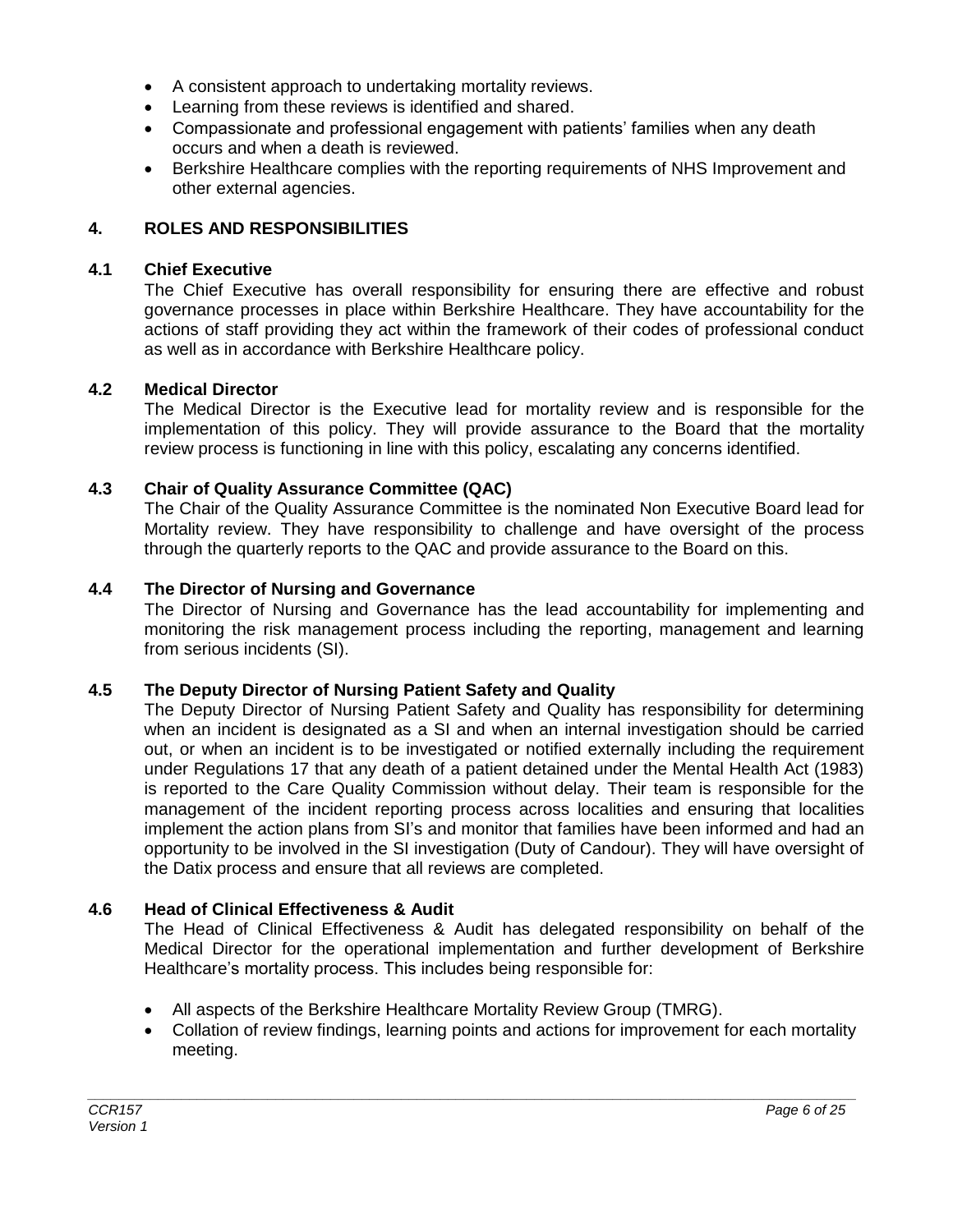- Ensuring participation in the Learning Disabilities Mortality Review (LeDeR) programme supporting requests for case note reviews and that learning is shared within the organisation.
- Review and analysis of data to inform quarterly reporting and identify any areas of concern.
- Production of the quarterly reports.

#### **4.7 Clinical Directors and Heads of Service**

Clinical Directors and Heads of Service are responsible for ensuring that appropriate investigations and reviews are completed in line with this policy. That where appropriate these are reviewed by a multi-disciplinary team and that any learning which is identified is then shared within their own services and where relevant across localities.

#### **4.8 Medical Staff**

All medical staff are expected to participate fully in mortality reviews that are relevant to their practice.

#### **4.9 Nurses, Allied health Professionals and other Clinical Staff**

All healthcare professionals should be involved in mortality reviews meetings, as part of their clinical practice. This involvement could range from simply being aware of the outcome of such reviews insofar as they affect their area of practice, to full involvement in the production of data, reports and implementation of recommendations.

All Staff have a duty to follow this policy by reporting any death which meets the criteria in figure A and B **within 24 hours**, according to the procedures outlined in this document. This will be through completion of an Adverse Event Reporting Form on Datix (the Berkshire Healthcare incident reporting system[\)http://10.210.81.119/datix/live/index.php](http://10.210.81.119/datix/live/index.php)

A Guidance booklet on completion of Datix can be sought from any line or senior manager or from the Risk Team or Patient Safety Team. Training in this process is mandatory and is provided as part of the induction process for all staff at Trust and departmental level.

Where a member of staff is informed of a death, of an inpatient or patient under our direct care at the time of death they should also inform any other providers of care who have an interest if this is known including the deceased person's GP.

#### **5. GROUPS AND COMMITTEES WITH OVERARCHING RESPONSIBILITY**

#### **5.1 Berkshire Healthcare Board**

For effective implementation of this policy, there must be active support from the most senior members of Berkshire Healthcare. Therefore the Chief Executive and Board will receive a quarterly report on a number of specific metrics outlined on p15. They will also gain assurance through the activities and minutes of the relevant groups and committees as detailed in the Berkshire Healthcare governance structure (Appendix A). Deaths which are classified as Serious Incidents will be reported to and overseen by the Board in line with the Serious Incident Policy ORG007.

#### **5.2 Quality Assurance Committee**

The Quality Assurance Committee has delegated authority by the Board to receive the quarterly mortality report (containing information on deaths, case reviews and investigations)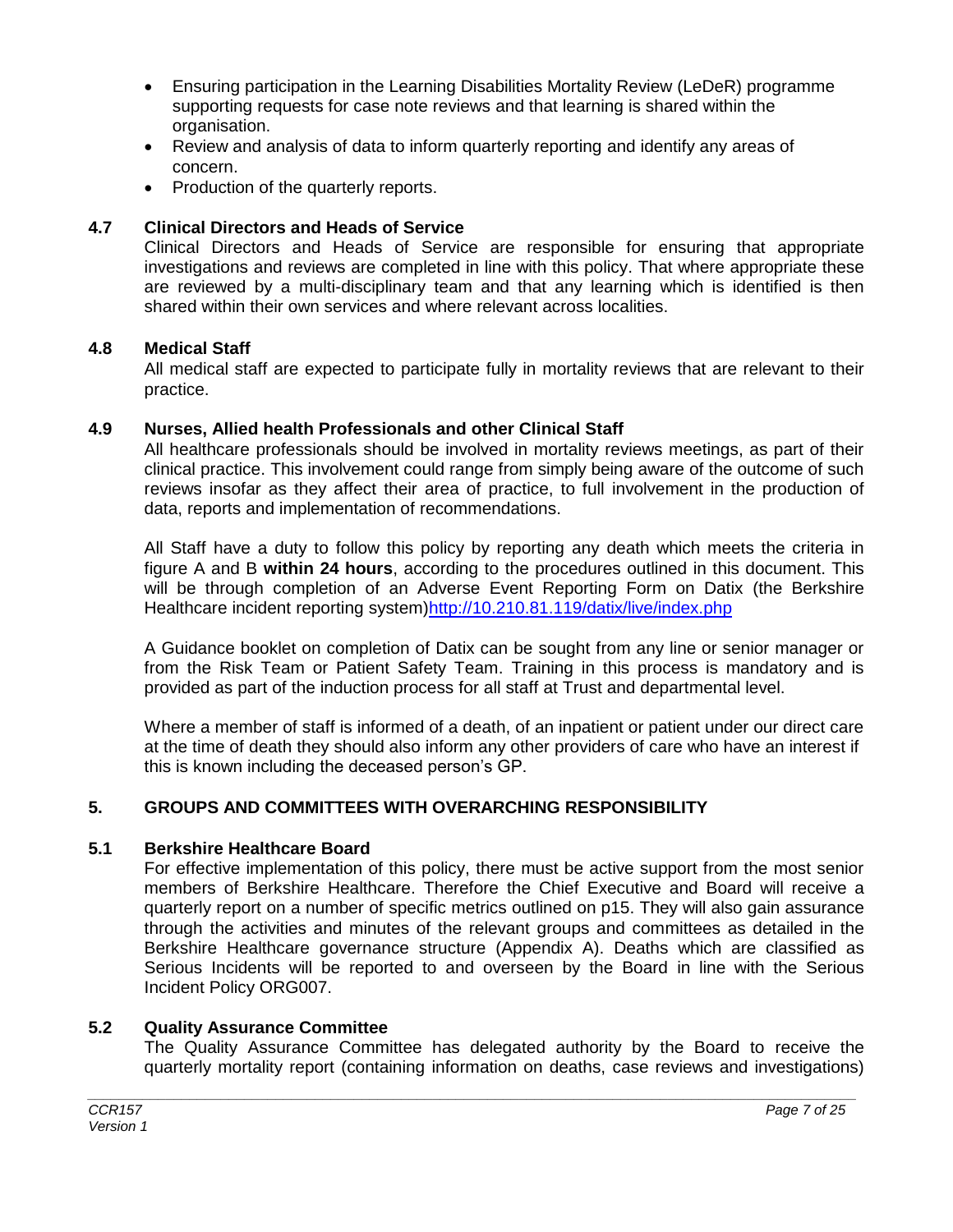and to scrutinise, challenge, and subsequently provide assurance to the Board that appropriate governance processes are in place, that Berkshire Healthcare is providing safe care with systems existing to detect, investigate and learn lessons from avoidable deaths, in order to minimise the possibility of similar occurrences in the future.

#### **5.3 Quality Executive Group**

The Quality Executive is responsible for ensuring that any learning surrounding mortality has been implemented and shared throughout the organisation, and that any concerns are acted upon or escalated. They will do this through the review of the quarterly incident/SI report and quarterly mortality report for the organisation. They will scrutinise the contents; ensure that any action plans surrounding the report have been implemented; and ensure learning has been shared throughout the organisation.

#### **5.4 Executive Mortality Review Group**

The Executive mortality review group consists of the Medical Director, Director of Nursing and Governance, Lead Clinical Director, Deputy Director of Nursing for Patient Safety and Quality and the Head of Clinical Effectiveness & Audit. On a weekly basis they will review all deaths which have been reported through the Datix system, they will agree the initial level of investigation/review required, and if, in their opinion, no further investigation or review is required they will approve closure of the Datix form.

#### **5.5 Berkshire Healthcare Mortality Review Group**

The Mortality Review Group (TMRG) will meet on a monthly basis and will ensure:

- Correct Governance of investigation of unexpected deaths.
- Review of all deaths reported in the prior month.
- Review of all Initial findings review (IFR)/ Case reviews / Sub SI reports.
- Identify if there was a lapse in care which contributed to a death.
- Recommend to Medical Director and Director of Nursing if any of the deaths require further investigation.
- Report quarterly to the identified committees, providing assurance about mortality review process.
- Promote learning from themes arising from unexpected deaths via Clinical Directors.
- Advising Clinical Directors of implementation of actions required at service level in the localities, following review of deaths.
- Identification of areas for further review which do not meet the criteria identified in Figure A and B, will be considered Quarterly by the TMRG and will take into account the areas identified in the Berkshire Healthcare quality concerns report.
- Identification of Quality improvement required in Berkshire Healthcare services, arising from learning from the mortality review process.

#### **5.6 Locality Patient Safety and Quality Groups (PSQ's)**

Locality PSQ's are responsible for ensuring that there is a mechanism for sharing learning from the mortality processes with the wider staff teams.

#### **5.7 Working with Commissioners**

Berkshire Healthcare will work with commissioners to review and improve our local approaches following the death of people receiving care from our services. Provider organisations and commissioners must work together to review and improve their local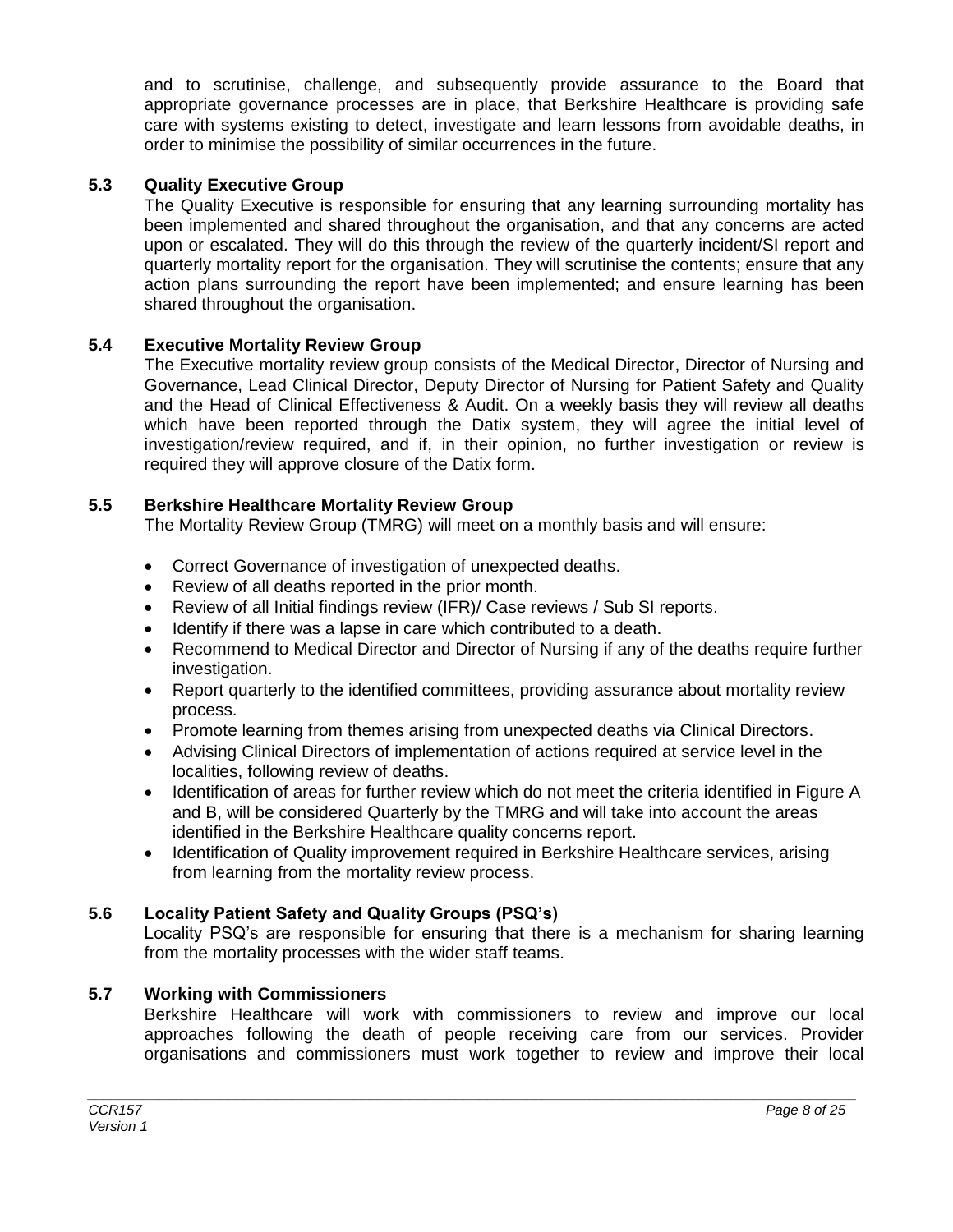approach following the death of people receiving care from their services (Recommendation 7: Learning, Candour and Accountability).

#### **5.8 Working with other Healthcare Providers**

Berkshire Healthcare will engage with GPs, acute hospital providers in Berkshire (and other providers of mental health and community services as appropriate), to respond to their requests for information related to their review of deaths and will similarly request information to facilitate review of deaths in Berkshire Healthcare in relevant cases. In some cases, information will be requested from Local Authorities and Care Homes to facilitate learning from deaths.

#### **6. PROCEDURE OF REVIEW**

- **6.1** Figures A and B identify the criteria for reporting a death on the Berkshire Healthcare Datix system for review. Figure A highlights the specific requirements which should also be considered for reporting in line with the serious incident policy (ORG007). At any point a death reported in line with Figure B may be escalated if it is believed to be a SI.
- **6.2 All Staff in clinical services** have a duty to follow this policy by reporting any death (which meets the criteria for reporting) **within 24 hours**, according to the procedures outlined in this document. This will be through completion of an Adverse Event Reporting Form on Datix. <http://10.210.81.119/datix/live/index.php>

| пучных                                                                                                                         |                                                                                                                                                                                                                                                                                                                                            |
|--------------------------------------------------------------------------------------------------------------------------------|--------------------------------------------------------------------------------------------------------------------------------------------------------------------------------------------------------------------------------------------------------------------------------------------------------------------------------------------|
| Criteria for deaths which<br>must be reported in line<br>with the SI ORG007 policy<br>as potential Serious<br><b>Incidents</b> | <b>Including</b>                                                                                                                                                                                                                                                                                                                           |
| Mental Health Inpatients                                                                                                       | All inpatient deaths.                                                                                                                                                                                                                                                                                                                      |
| <b>All Mental Health Services</b>                                                                                              | All suicides or suspected suicides that occur within 12 months of last<br>contact (regardless of whether an open referral or discharged).<br>Unexpected deaths.<br>Any death of a patient being treated under the Mental Health Act.                                                                                                       |
| All Services (Mental Health<br>and Physical Health)<br>(Adults and Children's)                                                 | Where the death has been reported to the Coroner, or concerns have<br>been raised by any individual or organisation as to the circumstances<br>surrounding the death.<br>If the death is unexpected or believed to be avoidable.<br>If any acts, omissions or concerns in care provided by Berkshire<br>Healthcare services are suspected. |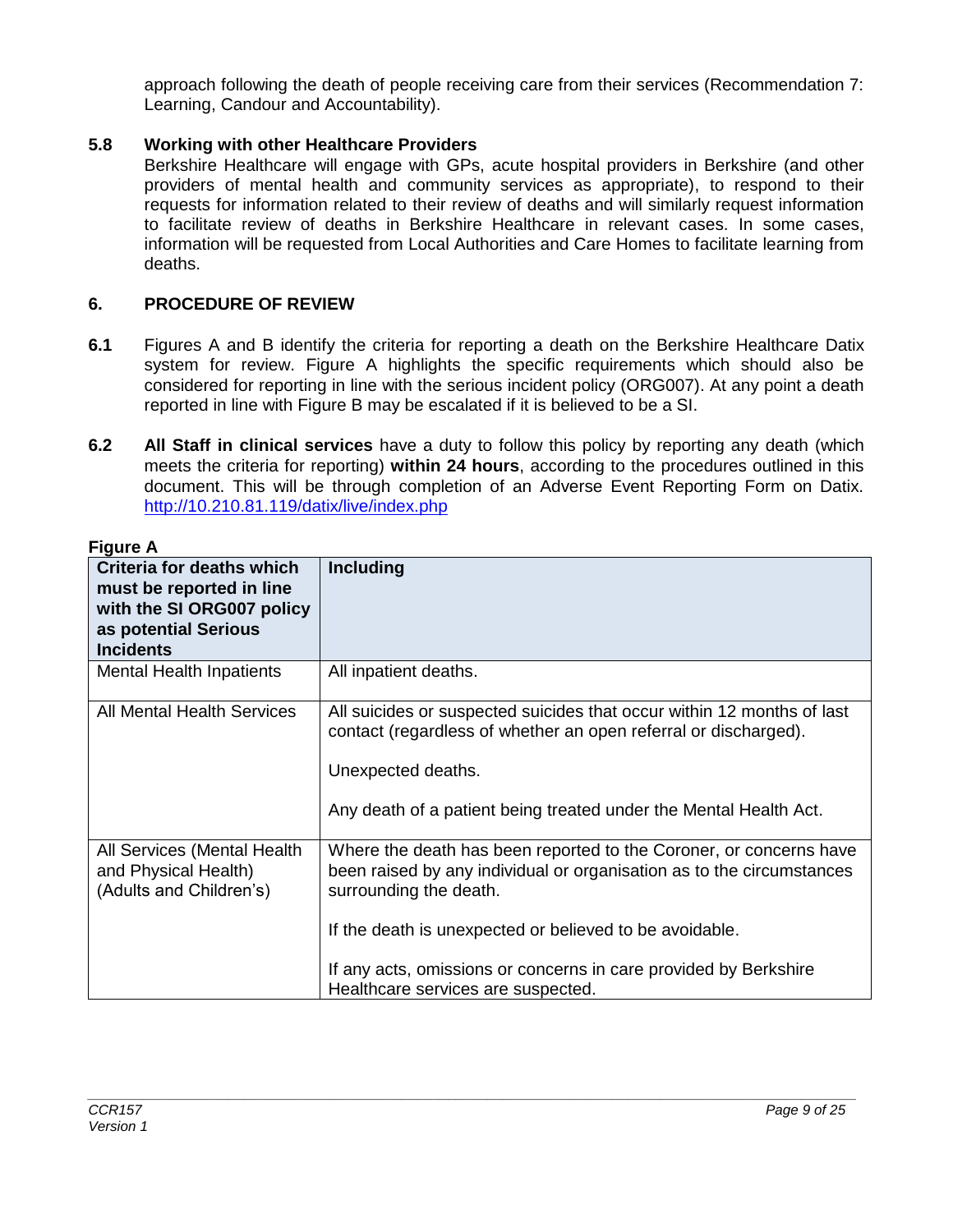| <b>Figure B</b>                                            |                                                                                                                                                                                               |
|------------------------------------------------------------|-----------------------------------------------------------------------------------------------------------------------------------------------------------------------------------------------|
| <b>Criteria for reporting all</b>                          | Including                                                                                                                                                                                     |
| other deaths                                               |                                                                                                                                                                                               |
| All services (Mental Health<br>and physical health)        | There was an open safeguarding referral relating to the patient at the<br>time of their death                                                                                                 |
|                                                            | All deaths where bereaved families and carers, or staff, have raised a<br>concern about the quality of care provision                                                                         |
|                                                            | Where another organisation notifies us and suggests that Berkshire<br>Healthcare should review the care provided to the patient but who<br>were not under our care at the time of death.      |
| <b>Adult Mental Health</b>                                 | Inpatients: The patient was transferred from a Berkshire Healthcare<br>inpatient unit to an acute hospital and they died within 7 days of this<br>transfer.                                   |
|                                                            | At the time of their death, the patient had an open/active referral to<br>Berkshire Healthcare MH services.                                                                                   |
| <b>Older Persons Mental</b><br>Health                      | The patient was an inpatient at the time of their death (informal and<br>those identified as receiving end of life care)                                                                      |
|                                                            | Inpatients: The patient was transferred from a Berkshire Healthcare<br>inpatient unit to an acute hospital and they died within 7 days of this<br>transfer.                                   |
|                                                            | Community patients                                                                                                                                                                            |
|                                                            | At the time of their death, the patient had an open/active referral to<br>Home Treatment Team or Care Programme Approach.                                                                     |
| <b>Adult Learning Disabilities</b>                         | Any patient under the care of Learning Disability (LD) services<br>(Inpatient or Community teams) at the time of death<br>Any patient on the LD caseload within the last year prior to death. |
| Children with a Learning<br><b>Disability</b>              | Any child with an identified learning disability who dies whilst under the<br>care of any of our children's services (see section 8.3 for definition of<br>LD)                                |
| <b>Children's Services: Mental</b><br>and Physical Health, | Infant or Child death should be reported in line with CCR072<br>Child Protection(Safeguarding and Promoting the Welfare of Children)                                                          |
| <b>Community Physical health</b>                           | The patient was an inpatient at the time of their death (including<br>patients whose death may be expected and identified as receiving end<br>of life care)                                   |
|                                                            | Inpatients: The patient was transferred from a Berkshire Healthcare<br>inpatient unit to an acute hospital and they died within 7 days of this<br>transfer.                                   |

#### **6.3 Exclusions**

In principle, no services are excluded from reporting deaths and criteria identified above are based on risk and the opportunity for learning. Deaths which will not be routinely reported via the Datix system include: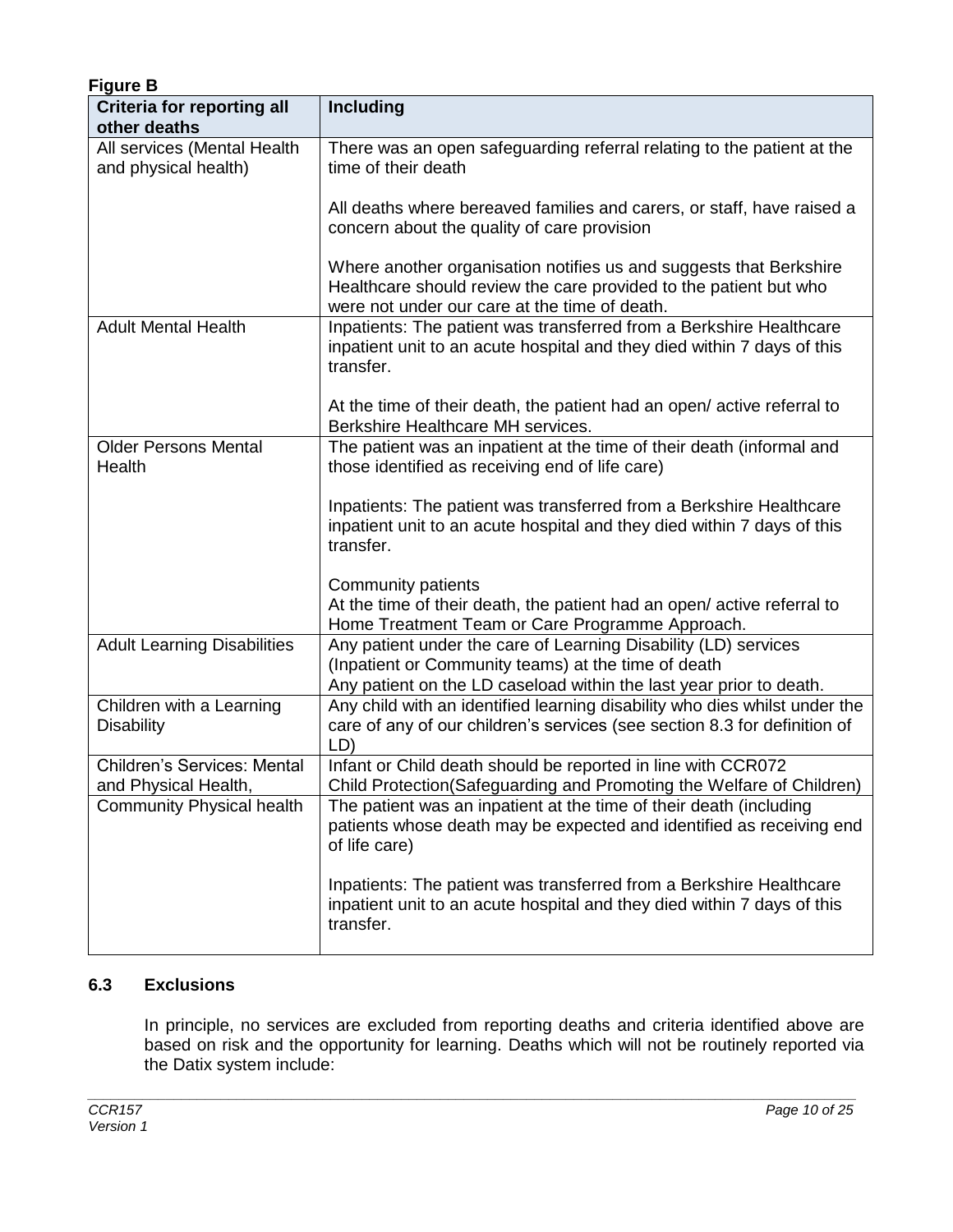- 1. Deaths during the neonatal period.
- 2. Deaths which do not meet the criteria for reporting as above and where the patient has been in contact with one of the Berkshire Healthcare's community services in the past 12 months. These deaths will be reported in the quarterly mortality data report and will be subjected to the quarterly random sampling for learning and improvement.
- 3. Patients who are transferred and we are not notified of the death. In this case deaths within 7 days will be reported retrospectively on Datix and are subject to notification of the death on the central spine being uploaded to the RiO system.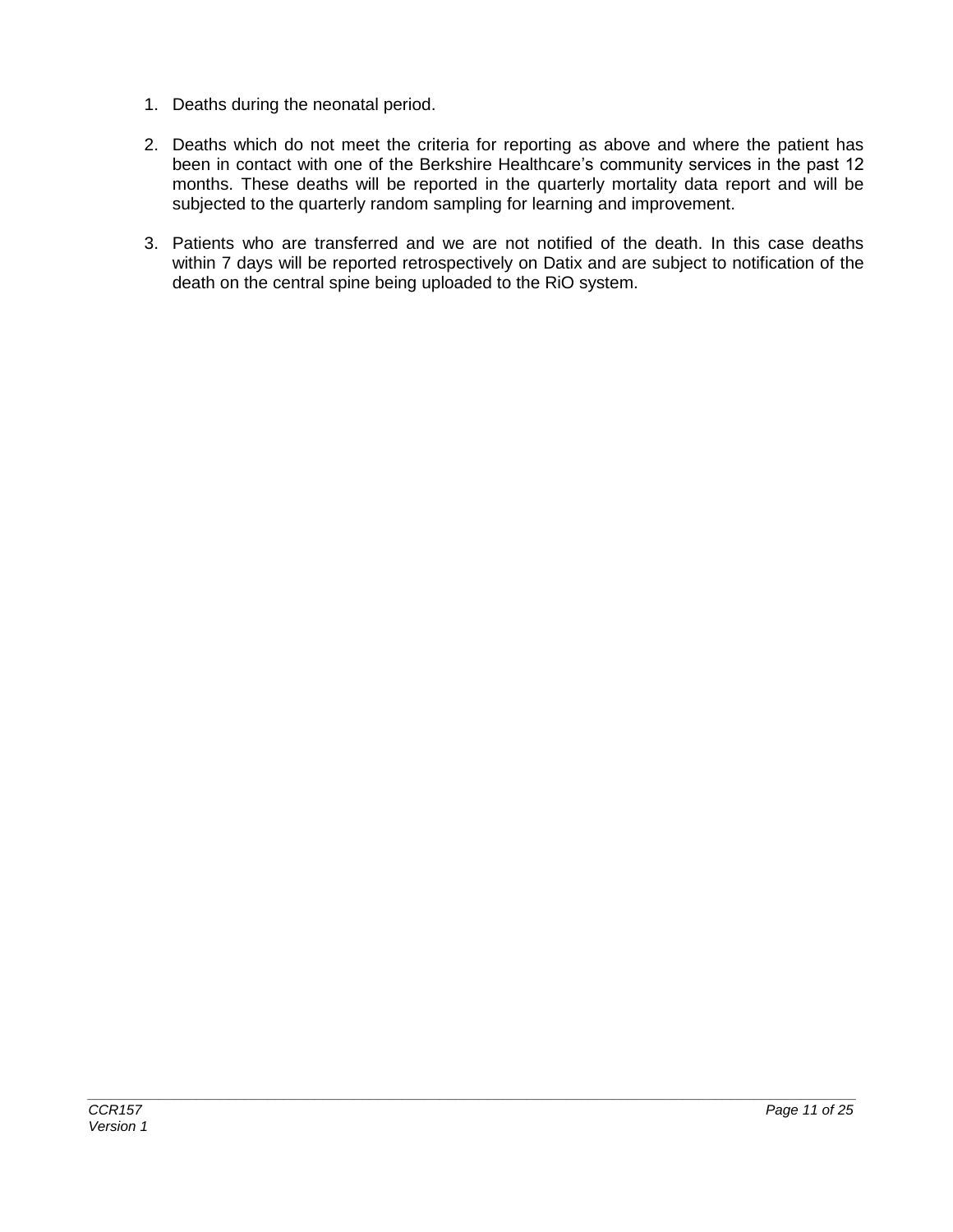#### **7. MORTALITY REVIEW PROCESS**

**Figure C**



*\*Death of a patient with a learning disability is required to be submitted to LeDeR; this will not be a barrier to an SI, Sub Si or Case review being conducted.*

*\_\_\_\_\_\_\_\_\_\_\_\_\_\_\_\_\_\_\_\_\_\_\_\_\_\_\_\_\_\_\_\_\_\_\_\_\_\_\_\_\_\_\_\_\_\_\_\_\_\_\_\_\_\_\_\_\_\_\_\_\_\_\_\_\_\_\_\_\_\_\_\_\_\_\_\_\_\_\_\_\_\_\_\_\_\_\_\_\_\_\_\_\_\_\_\_\_\_*

*At any point an incident may be deemed an SI and will then follow that process.*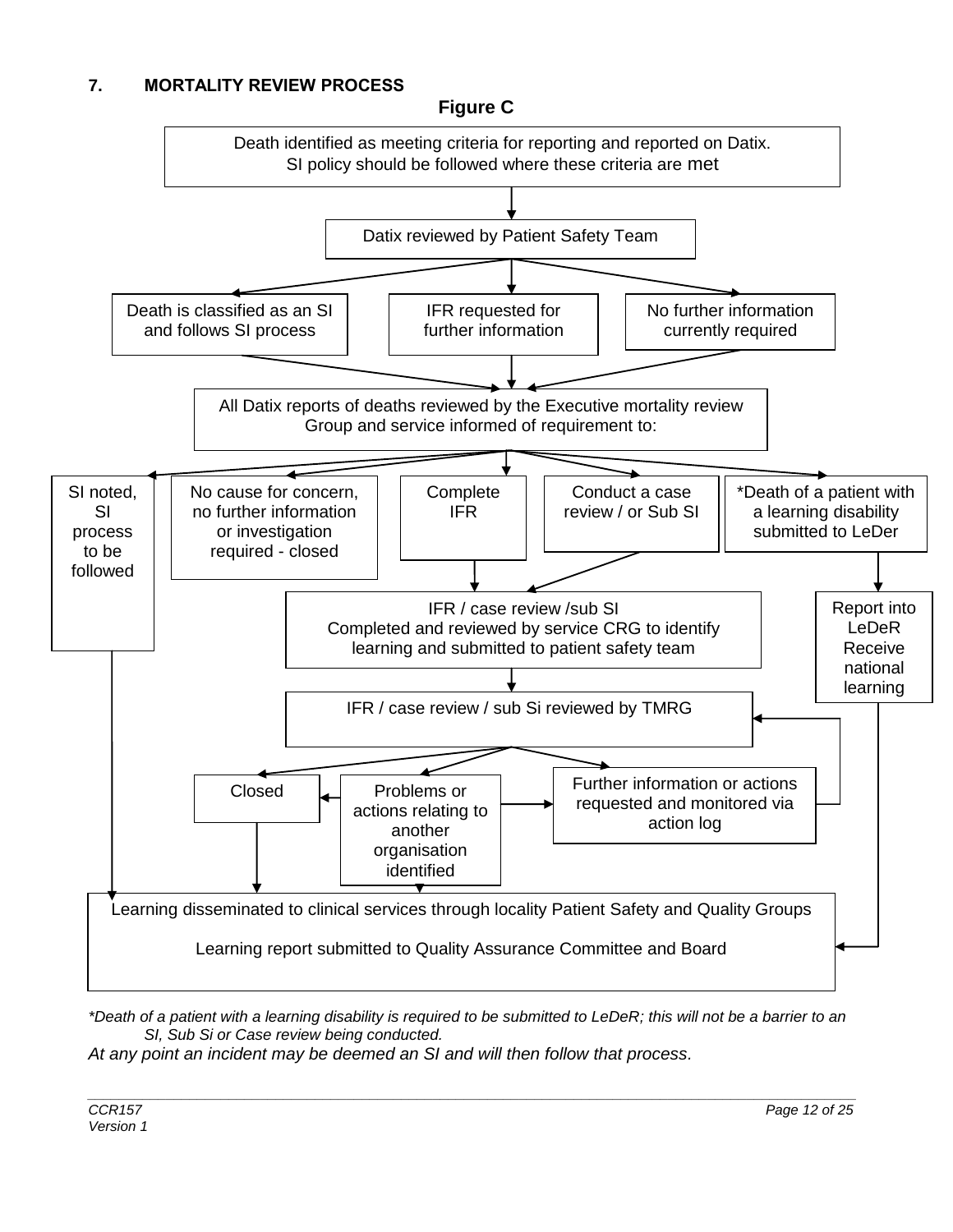#### **8. PURPOSE AND TYPE OF REVIEW TO BE CONDUCTED**

The purpose of the local reviews of death is to identify any potentially avoidable factors that may have contributed to the person's death and to develop plans of action that individually or in combination, will guide necessary changes in health and social care services in order to reduce premature deaths of people with learning disabilities.

The type of review will be decided in line with the flowchart outlined Figure C. At any point the type of review may be escalated by a member of the executive mortality group or the TMRG if there is a gap in information or a cause for concern.

Case review should be led by a clinician or service lead who did not provide direct patient care. The specific methodology for case review is different across services and this is line with the evidence base and national guidance. Services will be informed of the type of review they are required to conduct and where required, will receive appropriate training in the methodology.

Case reviews should be discussed and shared with the relevant clinical team prior to being received by the Berkshire Healthcare Mortality Review Group. Feedback of good care should be shared with both the individual staff and the wider teams, concerns should also be discussed with services to identify areas for learning and improvement.

#### **8.1 Initial Findings Report (IFR) for SI**

A 72 hour/ initial findings report is carried out by the service(s) following a request from the Governance (Patient Safety & Compliance) Team for all cases considered to be potential or actual SIs. The aim of this review is to take any immediate clinical or managerial action necessary to ensure safety or make any necessary urgent changes to policies and procedures. A further purpose of this review is to identify any immediate support needs for patients; carers or staff and put in place such support. Also to determine the initial facts and identify which staff will be required to give a statement to the Coroner for unexpected deaths. The template can be obtained from the Governance Team. The Coroner's statement template and guidance documents are embedded in the initial 72 hour/ initial findings report.

#### **8.2 Root Cause Analysis**

All deaths which are classed as a serious incident (SI) will follow the review methodology set out in the serious incident policy (ORG007).

Sub SI the appropriate methodology for review will be undertaken based on service, this will then be used to complete the Sub Si to identify service and care delivery problems. The documentation to be used will be the SI template.

#### **8.3 Deaths of People with Learning Disabilities (all will be subject to this process)**

From September 2017 all reported deaths of patients with an identified learning disability will be submitted for review to the learning disabilities mortality review programme (LeDeR). All deaths should be notified. This is in order to ascertain nationally the numbers of people with learning disabilities who die each year, and their characteristics.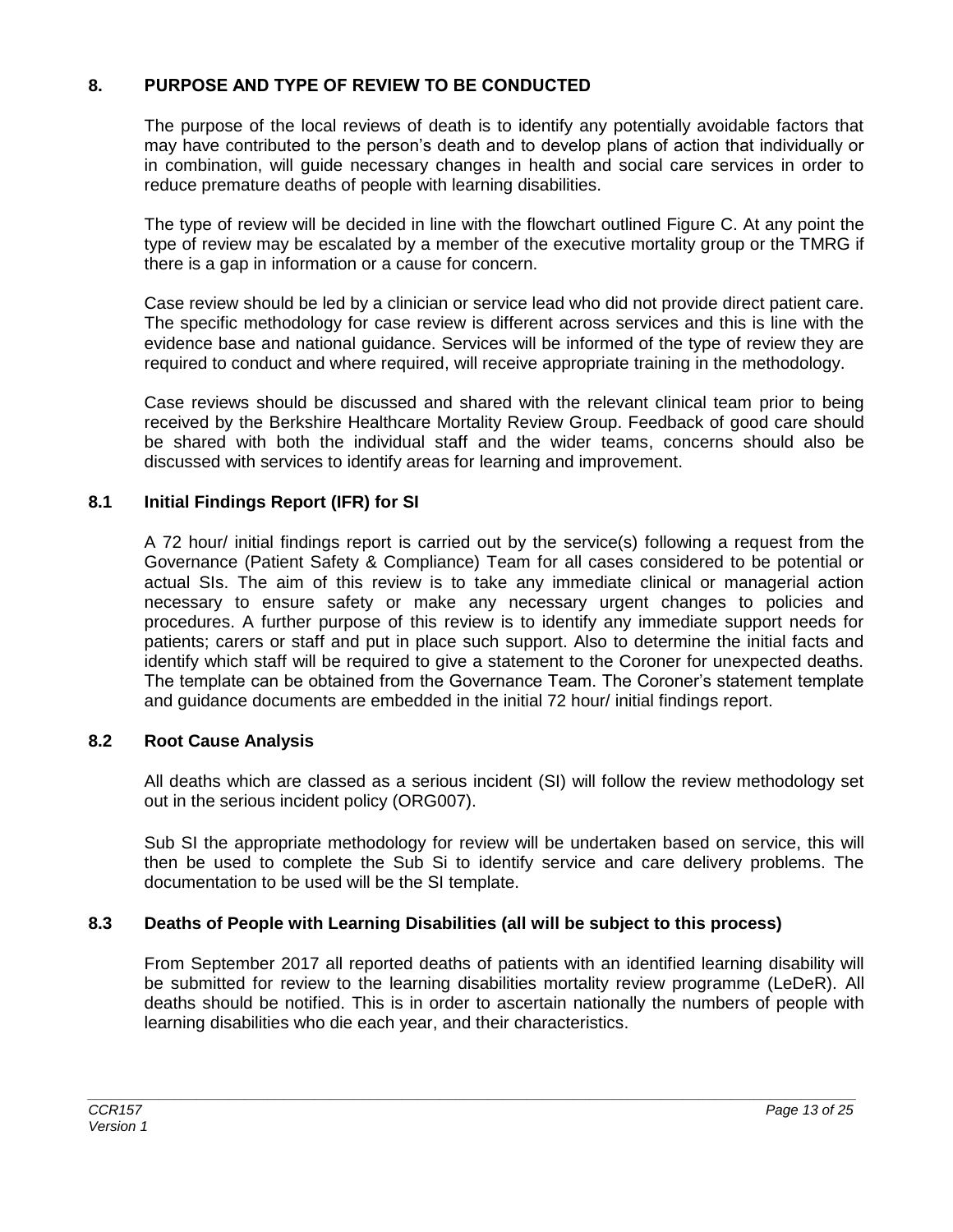All deaths of people with learning disabilities aged 4 years and over will be reviewed, regardless of whether the death was expected or not. The link below details the current most recognised definition of what it is to have a learning disability as well as some groups who do not fall within this delineation. It also explains who will and who will not be included in the LeDeR review programme.

[http://www.bristol.ac.uk/media-library/sites/sps/leder/Briefing%20paper%201%20-](http://www.bristol.ac.uk/media-library/sites/sps/leder/Briefing%20paper%201%20-%20What%20do%20we%20mean%20by%20learning%20disabilities%20V1.2.pdf) [%20What%20do%20we%20mean%20by%20learning%20disabilities%20V1.2.pdf](http://www.bristol.ac.uk/media-library/sites/sps/leder/Briefing%20paper%201%20-%20What%20do%20we%20mean%20by%20learning%20disabilities%20V1.2.pdf)

#### **8.5 Deaths of Children and Young People (all will be subject to this process)**

Infant or Child death will be reviewed in line with CCR072 Child Protection (Safeguarding and Promoting the Welfare of Children) and Chapter 5 of the statutory guidance document, Working Together to Safeguard Children. Learning from these deaths will be included in the quarterly report.

#### **8.6 All other services (requirement determined by the Executive Mortality Group)**

Case review methodology will use the IFR template (Appendix B). This template has been adapted to include relevant elements of structured judgement review (SJR) to critically review cases and identify if there was a lapse in care which attributed to a death.

#### **8.7 All deaths where family, carers or staff have raised a concern about the quality of care provision**

Case review methodology will use the IFR template, this will feed into and inform the complaints investigation process and outcome.

#### **8.8 All deaths in a service on the Quality Concerns list**

Case review methodology will use the relevant methodology as identified in 8.1 -8.7.

#### **8.9 Cross-System Reviews & Investigations**

Where it is identified that more than one organisation is involved in the care of any patient who dies, or where possible problems are identified relating to other organisations, the mortality review group will ensure notification.

#### **9. INVOLVEMENT OF FAMILIES AND CARERS**

- 9.1 We recognise the importance of communicating openly and effectively with families, that if they have any concerns/questions that these should be addressed wherever possible by the review, and that they should be involved or kept informed as much as they want to be in the process.
- 9.2 The Berkshire Healthcare Open Communication "A Duty to be Candid" should be followed for the involvement of families where:

*\_\_\_\_\_\_\_\_\_\_\_\_\_\_\_\_\_\_\_\_\_\_\_\_\_\_\_\_\_\_\_\_\_\_\_\_\_\_\_\_\_\_\_\_\_\_\_\_\_\_\_\_\_\_\_\_\_\_\_\_\_\_\_\_\_\_\_\_\_\_\_\_\_\_\_\_\_\_\_\_\_\_\_\_\_\_\_\_\_\_\_\_\_\_\_\_\_\_*

• The SI process is being followed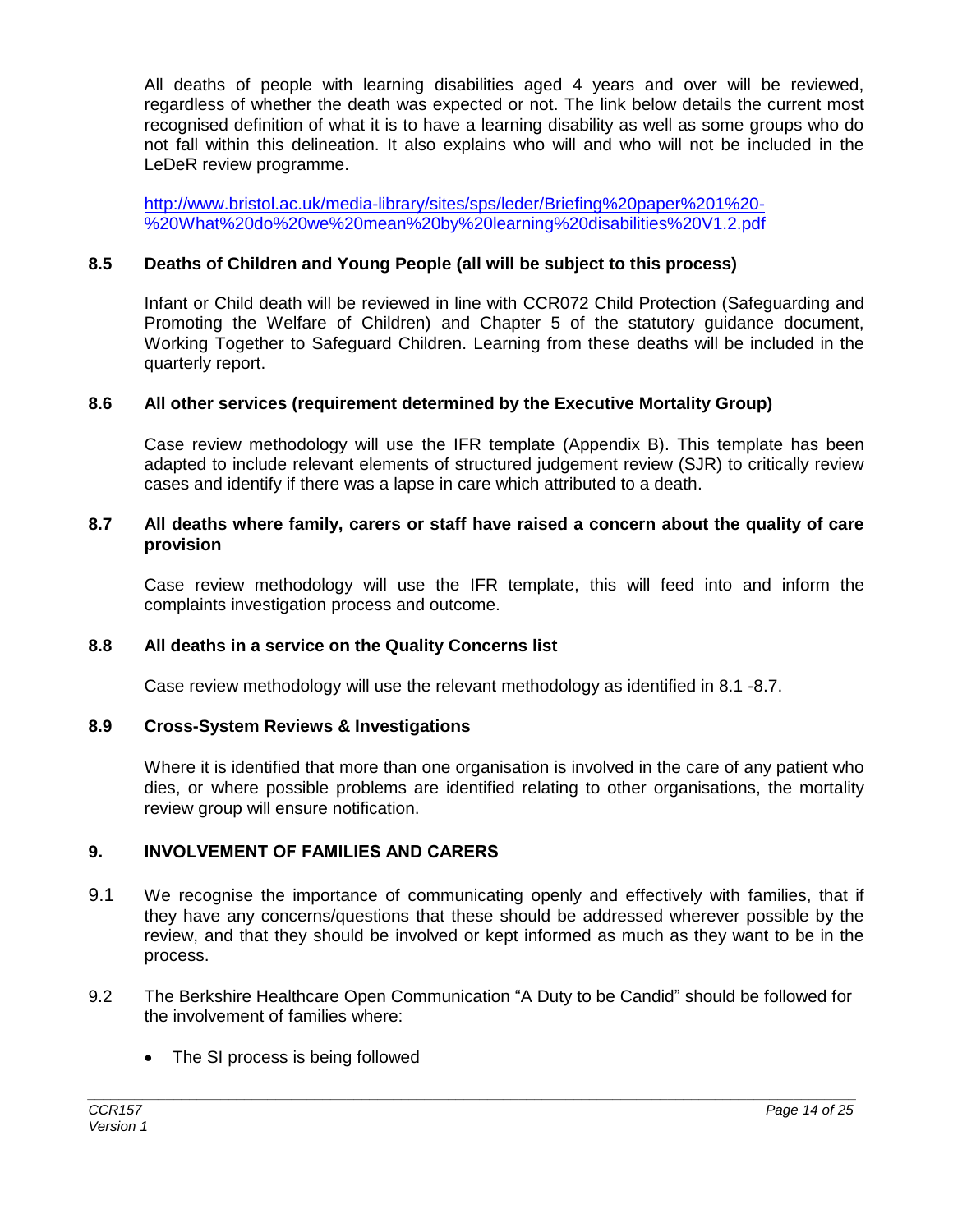- A concern over care has been raised
- The patient is an inpatient or receiving direct care at the time of death
- 9.3 For patients not under our direct care at the time of death it is the responsibility of the clinician undertaking the review to make a judgment of involvement based on when the patient last had contact. This should be clearly documented as part of the review process and advice sought from the patient safety team if there is any uncertainty.

#### **10. QUARTERLY MORTALITY REPORT**

- 10.1 It has been recognised that whilst services can learn from each case, more can be learnt from the aggregation of cases, where patterns of poor care and good care emerge.
- 10.2 A report will be generated by the Head of Clinical Effectiveness & Audit and submitted to the identified committees on a quarterly basis. This will include information on the following:
	- The total number of deaths recorded on RiO (by service lines) where the patient was seen within the last 365 days before death.
	- The total number of deaths recorded on Rio of patients seen by the Community Team for People with a Learning Disability (CTPLD) within the last 365 days before death.
	- The number of people who died with a learning disability who were seen by another service in the preceding 365 days before death who were not under the care of CTPLD.
	- The number of deaths reported in line with figure A and B including those which follow the SI /Safeguarding or complaints process. Of these deaths subjected to review, we will provide estimates of how many deaths were judged more likely than not to have been due to problems in care.
	- Details of family and carer involvement in reviews.
	- Evidence of good practice and learning identified as a result.
	- Details of reviews which are escalated or shared with other organisations.
	- Identifying areas for further review which do not meet the criteria, taking into account the areas identified in the Berkshire Healthcare Quality Concerns Report and areas of existing or planned improvement work (see Audit section).

#### **11. AUDIT**

- 11.1 To ensure that Berkshire Healthcare can take an overview of where learning and improvement is needed most overall, the following actions will be taken:
	- The numbers of all deaths recorded on RiO (the patient electronic record) where the patient has had contact with a Berkshire Healthcare service in the 365 days preceding death will be included within the quarterly data report to the Board, detailing the total number of deaths recorded by service
	- Of these, a sample of deaths that do not fit the identified categories (Figure A&B) will be reported on retrospectively in line with Figure C. This random sample which are not classified as SIs or LD service deaths, will be identified by the Berkshire Healthcare Mortality Review Group, additional requests may be made by the Chief Executive, Board or Quality Assurance Committee and should take into account the areas identified in the Berkshire Healthcare Quality Concerns Report.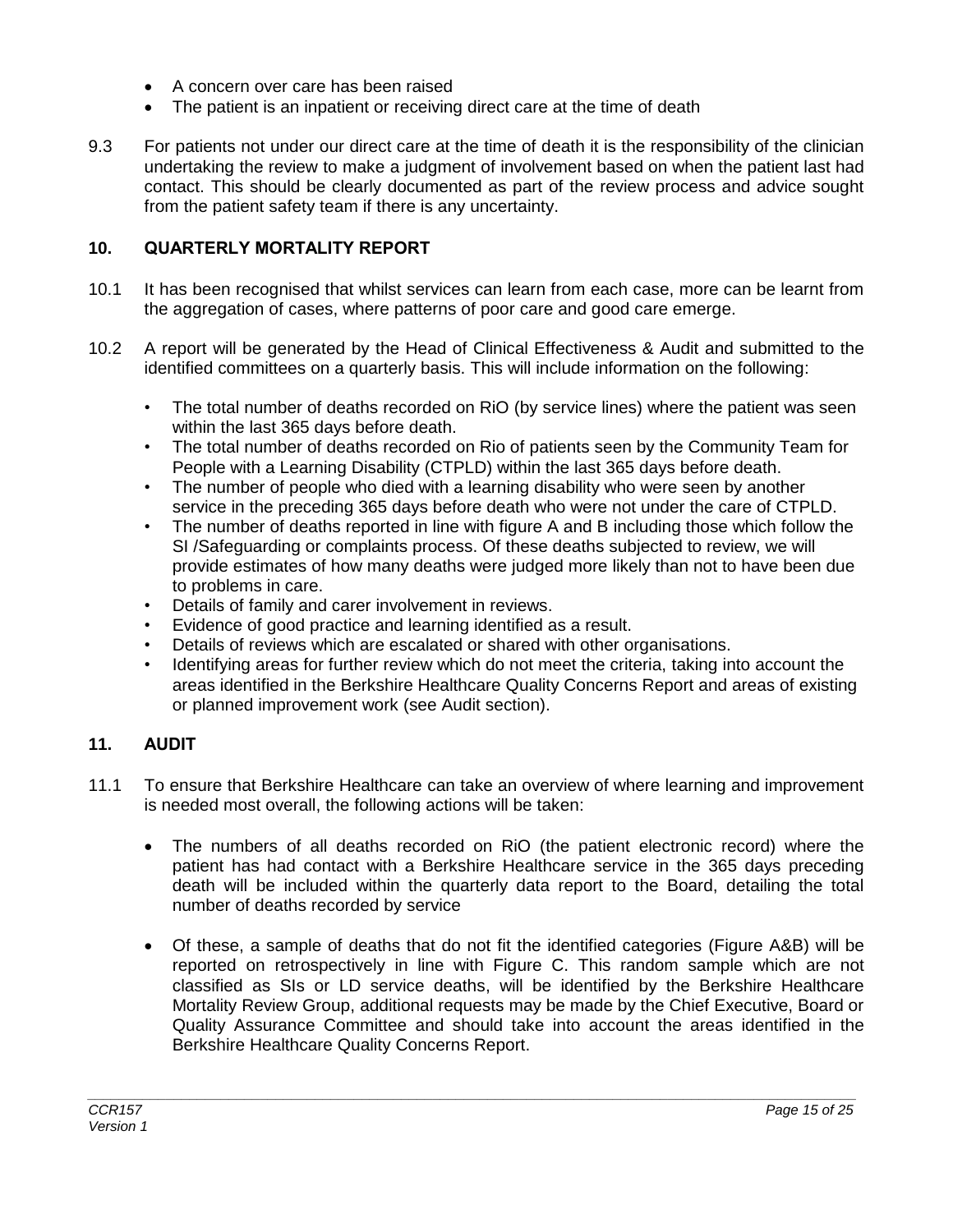- Deaths recorded by the Westcall Out of Hours Service which meet the criteria for SI will follow the SI investigation process. Westcall Medical Director will review on a weekly basis all deaths identified on the Adastra system, identify any learning for the Mortality Review Group or escalate as appropriate.
- The WestCall Medical Director will also investigate, and when appropriate report upon, the death of any patient for whom a WestCall Adastra case has been closed where a subsequent death has been notified by another healthcare provider and which may in some way be related to the WestCall clinical activity recorded in the case.

#### **12. REFERENCES**

Learning Disabilities Mortality Review (LeDeR) programme<http://www.bristol.ac.uk/sps/leder>

[https://www.gov.uk/government/speeches/cqc-review-of-deaths-of-nhs-patients\]](https://www.gov.uk/government/speeches/cqc-review-of-deaths-of-nhs-patients)

Care Quality Commission (CQC) report Learning, candour and accountability: A review of the way NHS Trusts review and investigate the deaths of patients in England.

National Quality Board: National Guidance on Learning from Deaths March 2017.

University of Bristol: Confidential Inquiry into premature deaths of people with learning disabilities (CIPOLD). March 2013.

Trust Policy: ORG007 Incidents/near misses, serious incidents requiring investigation and Coroner requirements 2016

Berkshire Healthcare links to Safeguarding <http://teamnet.berkshire.nhs.uk/clinical/safe/children/policies/Pages/home.aspx> <http://teamnet.berkshire.nhs.uk/clinical/safe/Documents/Forms/Adult.aspx>

Berkshire Healthcare links to Complaints <http://teamnet.berkshire.nhs.uk/ss/pc/complaints/Pages/home.aspx>

Berkshire Healthcare Protocol for responding, reporting and reviewing the death of people with learning disabilities.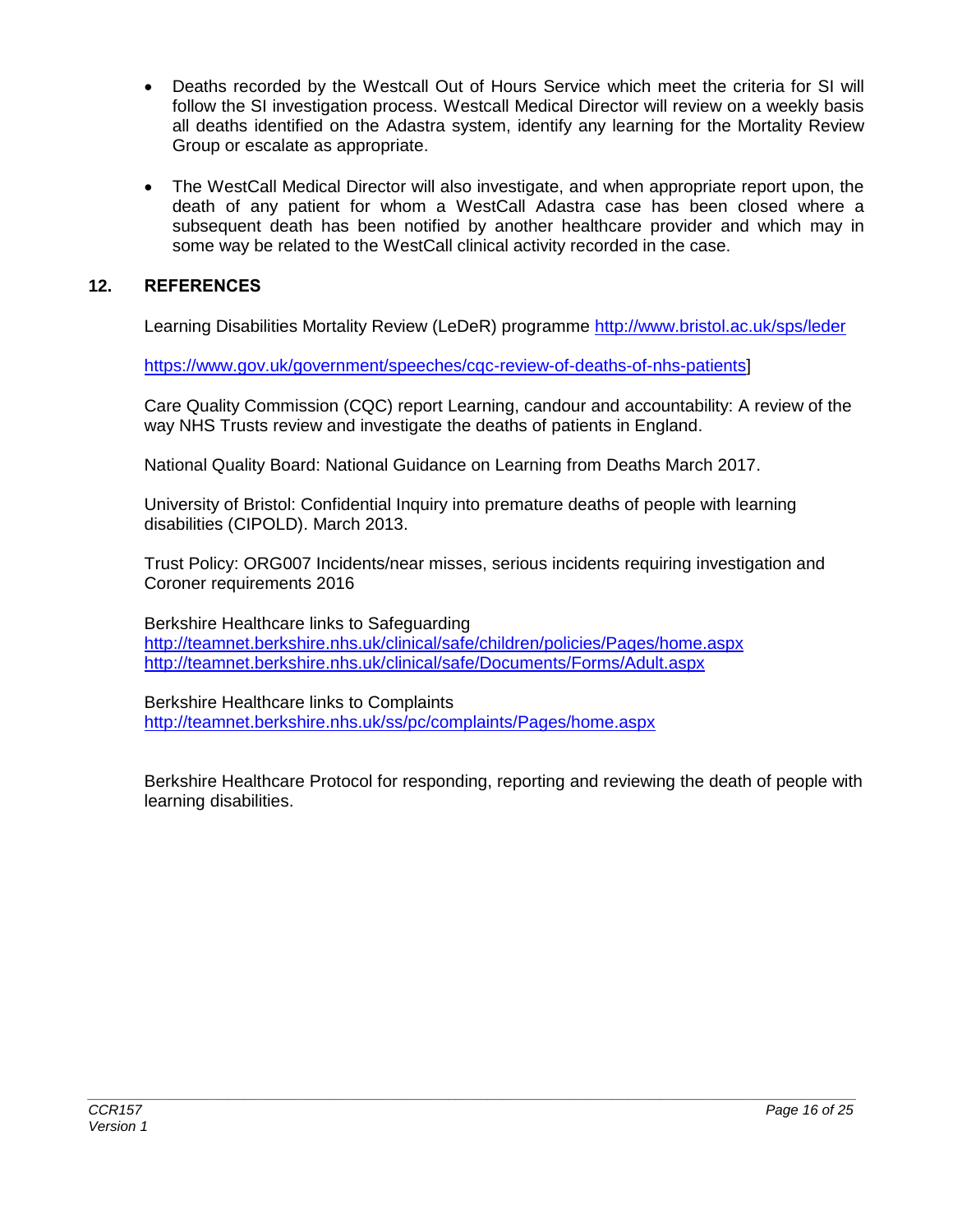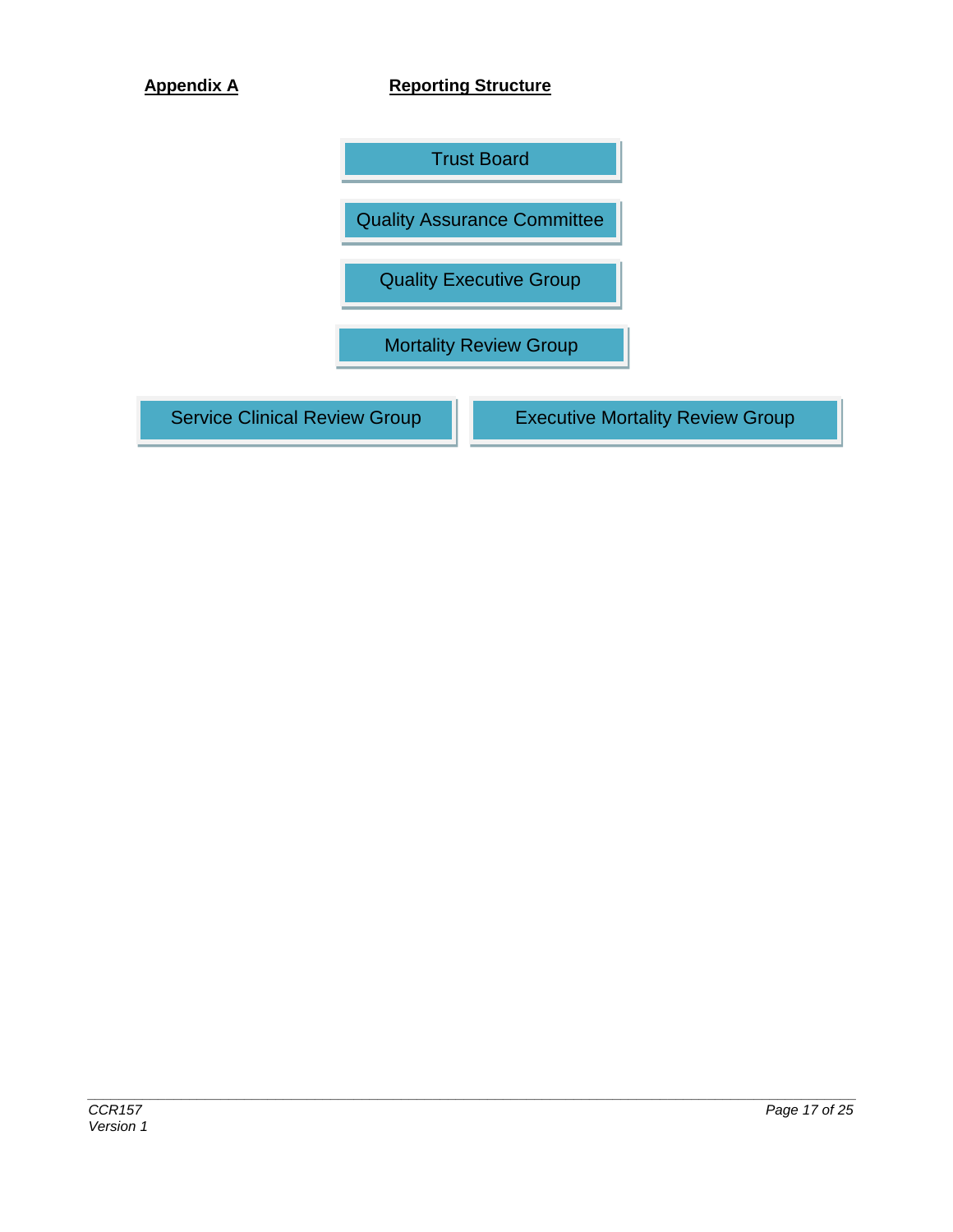**Appendix B – IFR Template** from the **heart** of your community



### **Serious Incident Initial Findings Report (IFR)**

*(To be returned to the Patient Safety Team within 72 working hours)*

**Please note that a full investigation will still be required if a Serious Incident is identified following the submission of this form.**

**The Patient Safety Team will confirm what level of investigation is required.**

**A Datix form should also have been completed**

**This form should be completed by the relevant Service Manager**

*.* 

| <b>SI Reference Number:</b>                                                      |  |  |
|----------------------------------------------------------------------------------|--|--|
| <b>Datix WEB Reference Number:</b>                                               |  |  |
| Date / Time / Location of<br>incident including Hospital /<br>Ward / Team level: |  |  |
| <b>Name of Patient / Client:</b>                                                 |  |  |
| <b>NHS Number:</b>                                                               |  |  |
| Age & DOB:                                                                       |  |  |
| <b>GP Name and Address:</b>                                                      |  |  |
| <b>Diagnosis/ medical conditions</b>                                             |  |  |
| <b>Incident Type:</b>                                                            |  |  |
| Brief description of incident and immediate action taken:                        |  |  |
|                                                                                  |  |  |
|                                                                                  |  |  |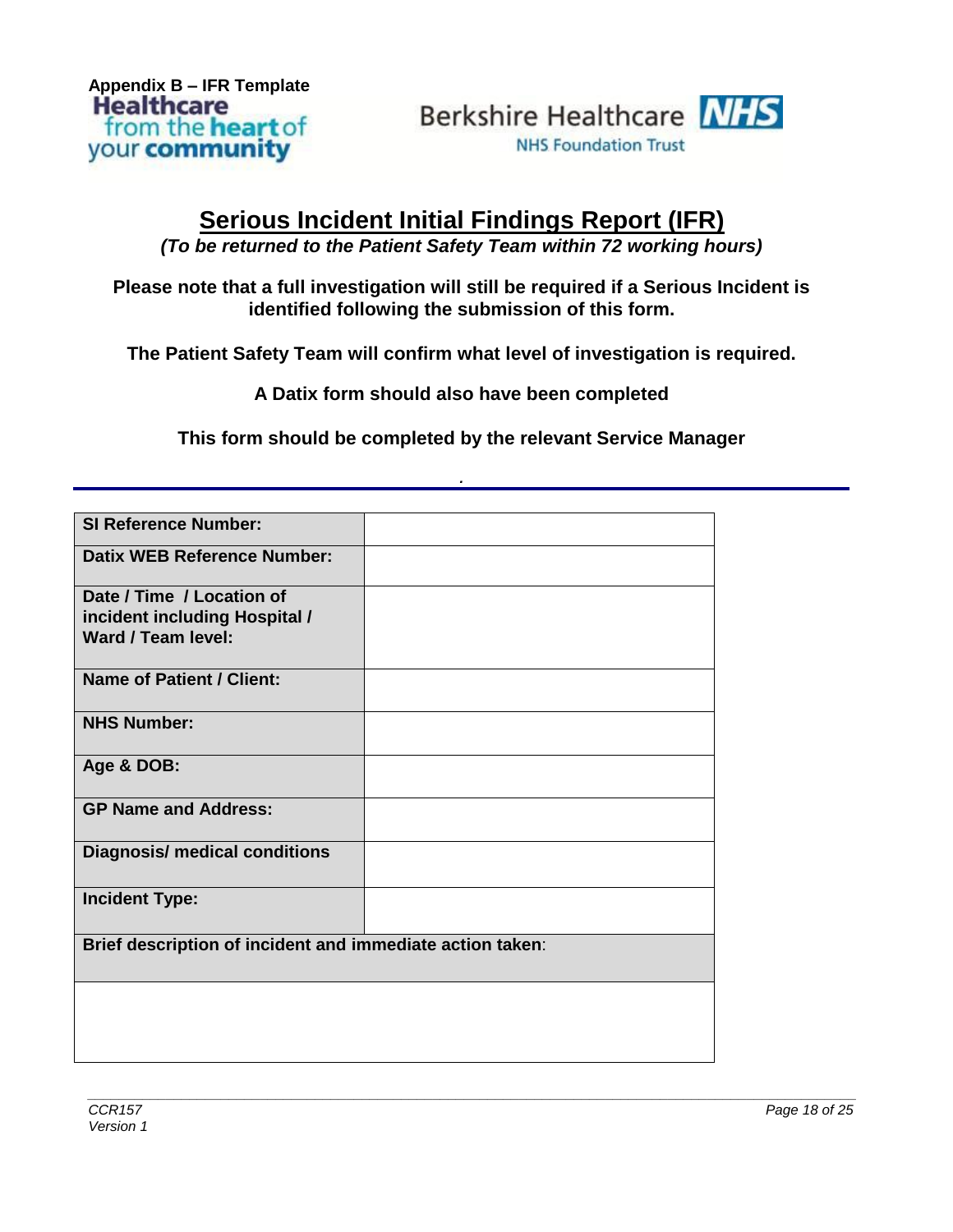| Brief description of care delivery and events leading up to the incident<br>including reason for admission and diagnosis (for mental health please<br>include Mental Health Act status and date of referral and last contact):                     |          |  |  |
|----------------------------------------------------------------------------------------------------------------------------------------------------------------------------------------------------------------------------------------------------|----------|--|--|
| Was the patient open to any other<br>services?                                                                                                                                                                                                     | YES / NO |  |  |
| If yes please detail here and ensure the other services are included in the<br>completion of the IFR.                                                                                                                                              |          |  |  |
| Have any clinical or patient safety risks been identified which require<br>immediate action to mitigate further risk to others (including environmental<br>factors and staffing issues)?                                                           |          |  |  |
| Please include immediate actions taken to mitigate risk if not detailed above.                                                                                                                                                                     |          |  |  |
| Have any other clinical or patient safety concerns been identified that<br>require further investigation (including environmental factors and staffing<br>issues)?                                                                                 |          |  |  |
|                                                                                                                                                                                                                                                    |          |  |  |
| Were any trainee doctors or dentists<br>involved in the care and treatment of<br>the patient?                                                                                                                                                      | YES / NO |  |  |
| If yes, please give the name of the trainee doctor(s) or dentist(s); this is so that<br>the Director of Medical Education can make contact to offer support in advance of<br>any investigation interviews<br>Trainee Doctor's (or Dentist's) Name: |          |  |  |
| For patient deaths:<br>State names and job titles of staff closely involved in the patient's care who<br>may need to complete a witness statement for the Coroner.                                                                                 |          |  |  |
| Note: The names of the following individuals should be detailed as statements will<br>be taken from the following staff:<br>Last professional to have seen the deceased alive<br><b>Patient's Consultant</b>                                       |          |  |  |
| Care Coordinator or Support Worker<br>Any other relevant key individuals who made a decision around care.                                                                                                                                          |          |  |  |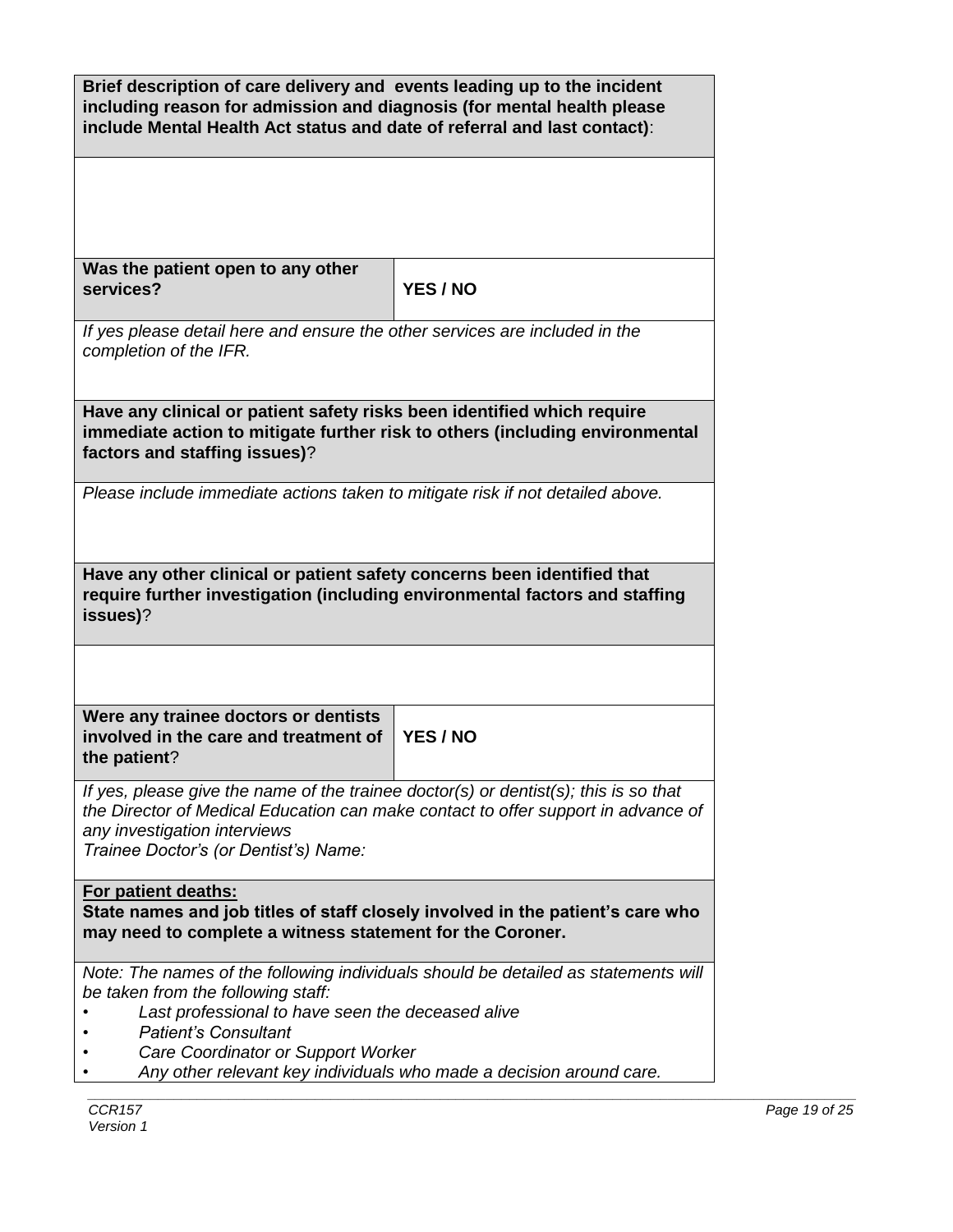| <b>STAFF NAME</b>                                                    | <b>Job Title</b>                                                                 |
|----------------------------------------------------------------------|----------------------------------------------------------------------------------|
|                                                                      |                                                                                  |
|                                                                      |                                                                                  |
|                                                                      |                                                                                  |
|                                                                      |                                                                                  |
| <b>Communication with Patient or Family/Carers:</b>                  |                                                                                  |
| Please detail the evidence of following the Being Open Policy when a |                                                                                  |
|                                                                      | patient has been harmed whilst in receipt of care or treatment from BHFT         |
| (ORG072) and the Duty of Candour Process                             |                                                                                  |
|                                                                      | Our Duty of Candour is to the Patient. In cases where the patient lacks capacity |
|                                                                      | or is deceased then Duty of Candour should be undertaken to the next of kin.     |
|                                                                      |                                                                                  |
|                                                                      | Ensure that you have documented on RIO a record of the incident and that         |
| Duty of Candour has been undertaken.                                 |                                                                                  |
| Was the patient known to Drug and                                    | <b>YES/NO</b>                                                                    |
| <b>Alcohol Services:</b>                                             |                                                                                  |
| Have they been informed?                                             | <b>YES/NO</b>                                                                    |
| Details of other organisations/individuals notified                  |                                                                                  |
|                                                                      |                                                                                  |
|                                                                      |                                                                                  |
|                                                                      |                                                                                  |
|                                                                      |                                                                                  |
|                                                                      |                                                                                  |
| Details of any police or media involvement/interest                  |                                                                                  |
|                                                                      |                                                                                  |
|                                                                      |                                                                                  |
|                                                                      |                                                                                  |
| <b>Report Completed By:</b>                                          |                                                                                  |
|                                                                      |                                                                                  |
| <b>Designation:</b>                                                  |                                                                                  |
|                                                                      |                                                                                  |
| Date / Time report                                                   |                                                                                  |
| completed:                                                           |                                                                                  |
|                                                                      |                                                                                  |

Please insert below a **brief** chronology of key events that have led to the incident from the past 12 months. Include key events/detail from previous years if relevant.

| Date /<br><b>Event</b><br><b>Care Delivery</b><br><b>Time</b><br><b>Problems</b> | <b>Good Practice</b> | <b>Staff member</b><br>involved from<br>whom<br>additional<br>information |
|----------------------------------------------------------------------------------|----------------------|---------------------------------------------------------------------------|
|----------------------------------------------------------------------------------|----------------------|---------------------------------------------------------------------------|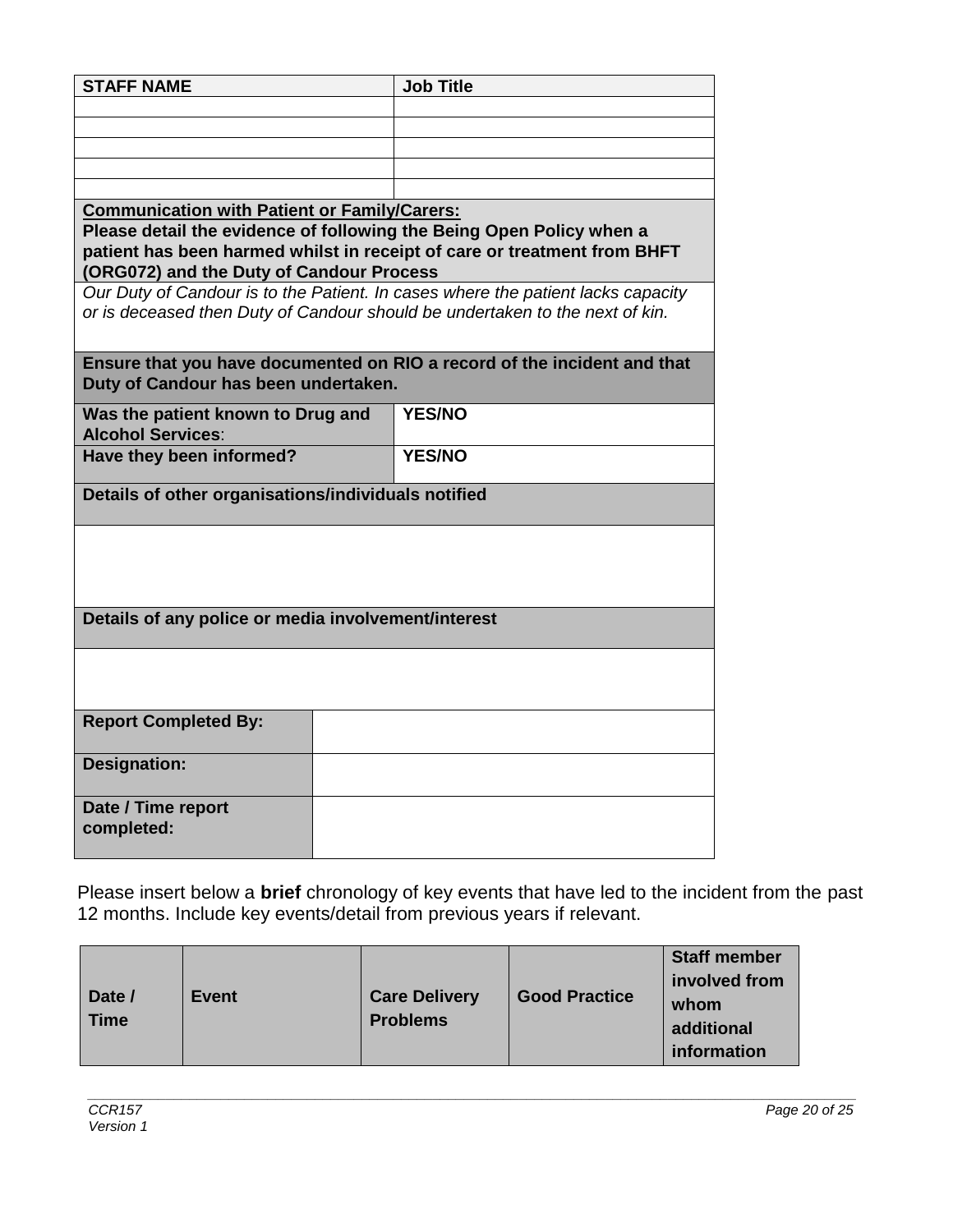|  |  | may be<br>required |
|--|--|--------------------|
|  |  |                    |
|  |  |                    |
|  |  |                    |
|  |  |                    |
|  |  |                    |
|  |  |                    |
|  |  |                    |
|  |  |                    |
|  |  |                    |
|  |  |                    |
|  |  |                    |
|  |  |                    |
|  |  |                    |
|  |  |                    |

For Deaths that are not progressing to full SI -this should be completed by Service Manager / Senior Clinician not involved in the direct care of the patient or Clinical Director

#### **Overall assessment of care**

Please record your explicit judgements about the quality of care the patient received by the patient and whether it was in accordance with current good practice (for example, your professional standards/ NICE guidance/ expected Berkshire Healthcare protocols and policies). If there is any other information that you think is important or relevant that you wish to comment on then please do so

#### **Please rate the care received by the patient**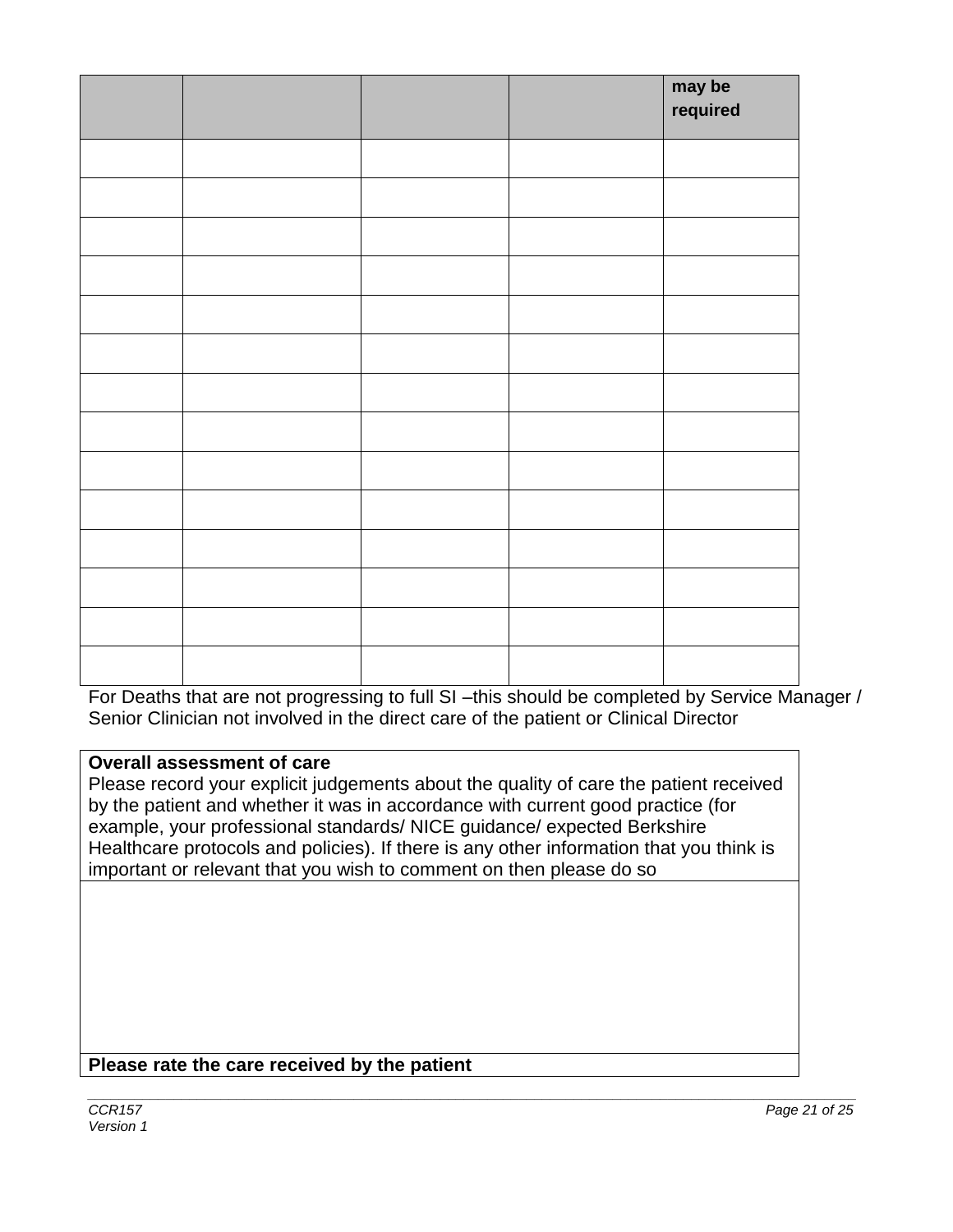$1 =$  very poor care  $2 =$  poor care  $3 =$  adequate care  $4 =$  good care  $5 =$  Excellent care Please circle only one score

**Have any concerns/ complaints about the patients care been raised** 

Yes / no

If yes please give details below: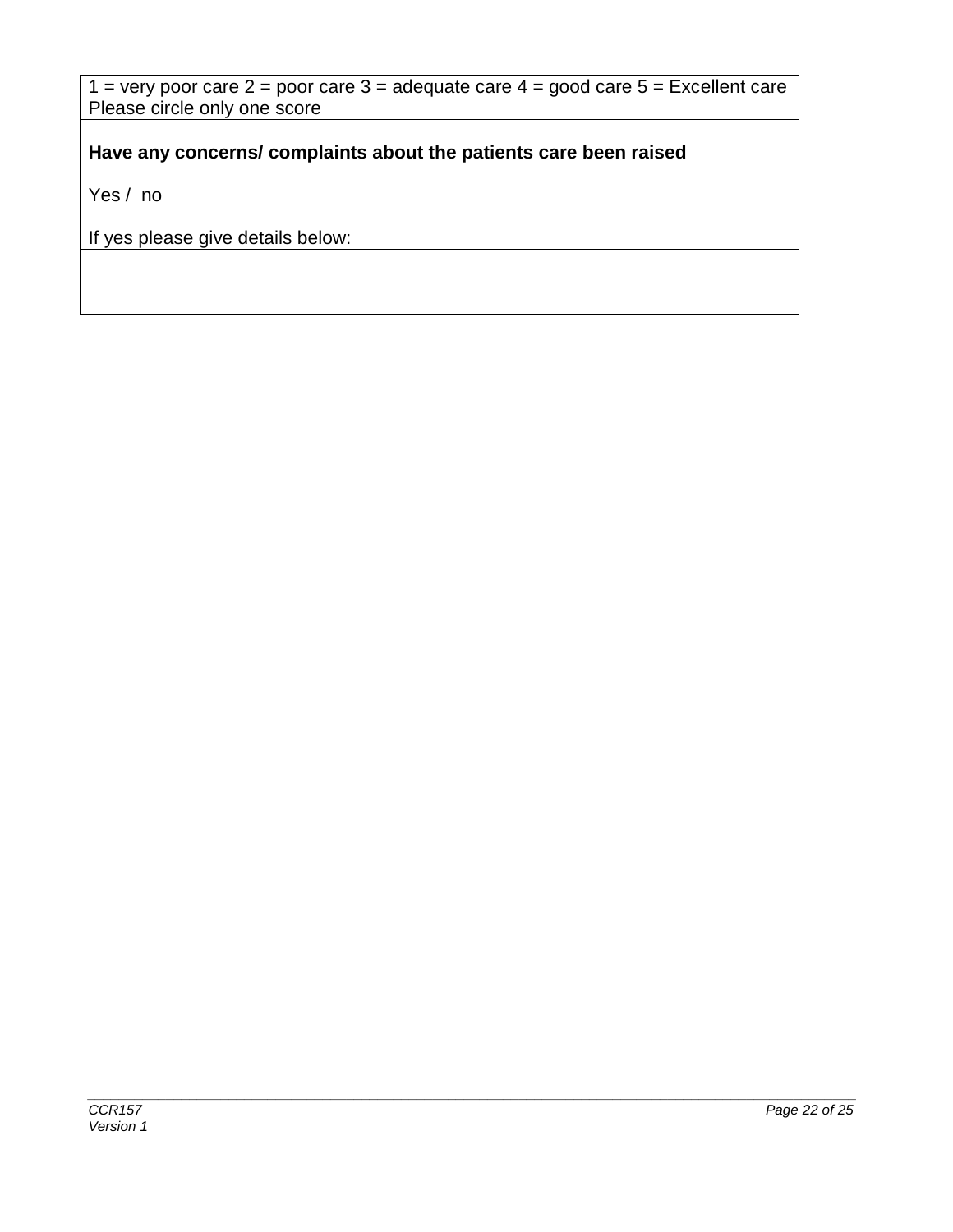#### **COMMENTS / FEEDBACK (This form can be photocopied as needed)**

#### **CCR157 – LEARNING FROM DEATHS**

Name \_\_\_\_\_\_\_\_\_\_\_\_\_\_\_\_\_\_\_\_\_\_\_\_\_\_\_\_\_\_\_\_\_\_\_\_ Date \_\_\_\_\_\_\_\_\_\_\_\_\_\_\_\_\_\_\_\_\_\_\_

Address \_\_\_\_\_\_\_\_\_\_\_\_\_\_\_\_\_\_\_\_\_\_\_\_\_\_\_\_\_\_\_\_\_\_\_\_\_\_\_\_\_\_\_\_\_\_\_\_\_\_\_\_\_\_\_\_\_\_\_\_\_\_\_

Return comments for consideration three months prior to review date to the designated Policy Lead or Governance Administration Manager, 2<sup>nd</sup> Floor, Fitzwilliam House, Skimped Hill Lane, Bracknell, RG12 1BQ.

| Page:             |  |
|-------------------|--|
|                   |  |
| Paragraph:        |  |
|                   |  |
| Page:             |  |
|                   |  |
| Paragraph:        |  |
|                   |  |
|                   |  |
| Page:             |  |
|                   |  |
| Paragraph:        |  |
|                   |  |
|                   |  |
| General comments: |  |
|                   |  |
|                   |  |
|                   |  |
|                   |  |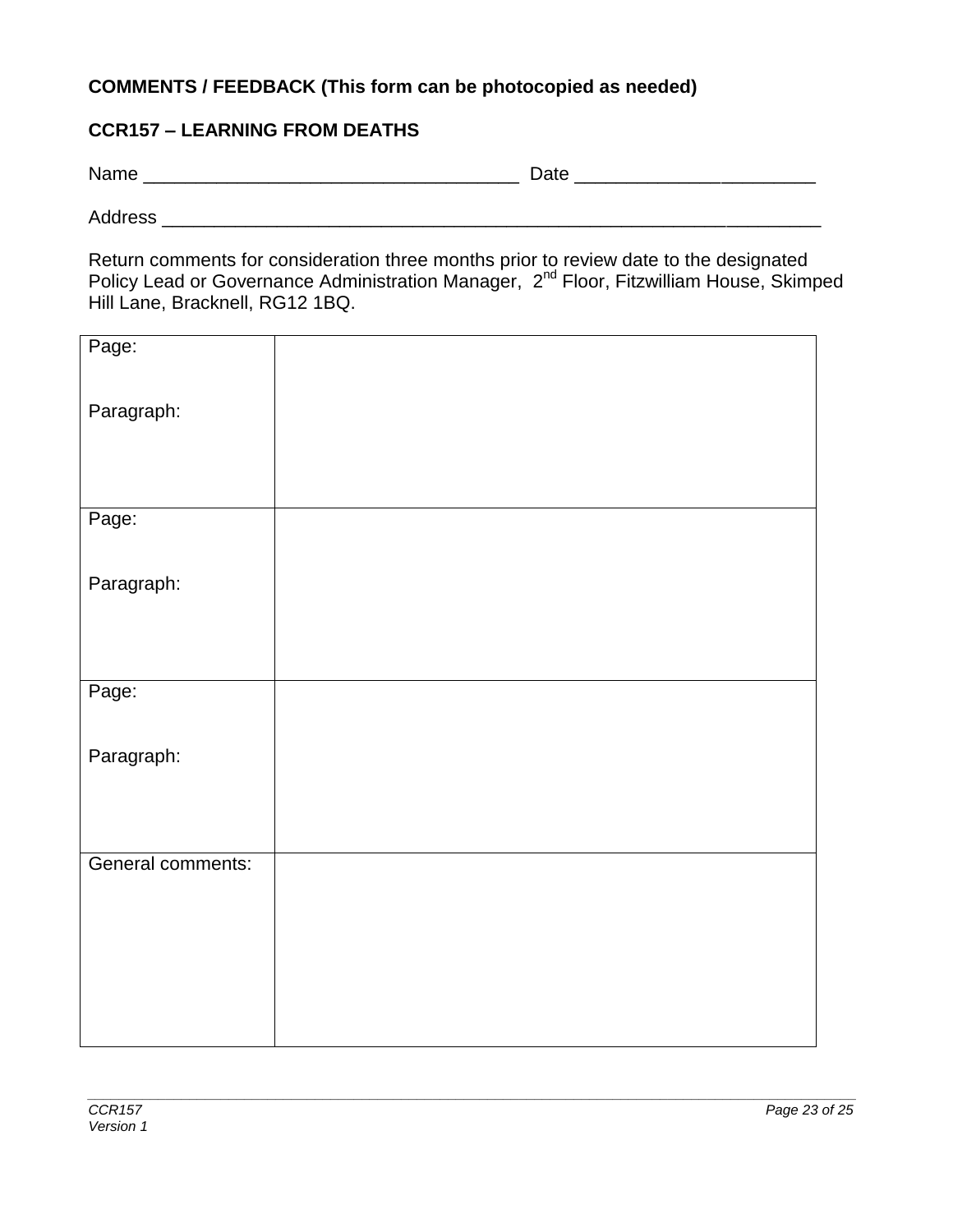# **Healthcare**<br>from the **heart** of<br>your **community**



#### **Equality Analysis – Template** *'Helping you deliver person-centred care and fair employment'*

| 1. Title of policy/ programme/ service being analysed<br>Mortality Review Policy and Procedure                                                                                                                                                                                                                                                                                                                                                                                                                                                                                       |                                                                                                                                                       |  |  |
|--------------------------------------------------------------------------------------------------------------------------------------------------------------------------------------------------------------------------------------------------------------------------------------------------------------------------------------------------------------------------------------------------------------------------------------------------------------------------------------------------------------------------------------------------------------------------------------|-------------------------------------------------------------------------------------------------------------------------------------------------------|--|--|
| 2. Please state the aims and objectives of this work and what steps have been taken ensure that<br>Berkshire Healthcare has paid due regard to the need to eliminate discrimination, advance equal<br>opportunities and foster good relations between people with protected characteristics.<br>To ensure that we learn from deaths of patients receiving our services, including and with specific focus<br>on vulnerable groups including patients with a learning disability, Mental health and children's where the<br>case review will also consider protected characteristics. |                                                                                                                                                       |  |  |
| 3.                                                                                                                                                                                                                                                                                                                                                                                                                                                                                                                                                                                   | Who is likely to be affected? e.g. staff, patients, service users<br>Policy is relevant to all staff and is being implemented to improve patient care |  |  |
| 4. What evidence do you have of any potential adverse impact on groups with protected<br>characteristics?                                                                                                                                                                                                                                                                                                                                                                                                                                                                            |                                                                                                                                                       |  |  |
|                                                                                                                                                                                                                                                                                                                                                                                                                                                                                                                                                                                      | Include any supporting evidence e.g. research, data or feedback from engagement activities                                                            |  |  |
| <b>Disability</b><br>4.1<br>People who are learning disabled,<br>physically disabled, people with mental<br>illness, sensory loss and long term<br>chronic conditions such as diabetes,<br>HIV)                                                                                                                                                                                                                                                                                                                                                                                      | No adverse impact identified.                                                                                                                         |  |  |
| <b>Sex</b><br>4.2<br>Men and Women                                                                                                                                                                                                                                                                                                                                                                                                                                                                                                                                                   | No adverse impact identified.                                                                                                                         |  |  |
| 4.3<br>Race<br>People of different ethnic<br>backgrounds, including Roma Gypsies<br>and Travelers                                                                                                                                                                                                                                                                                                                                                                                                                                                                                    | No adverse impact identified.                                                                                                                         |  |  |
| 4.4<br>Age<br>This applies to people over the age of<br>18 years. This can include<br>safeguarding, consent and child<br>welfare                                                                                                                                                                                                                                                                                                                                                                                                                                                     | No adverse impact identified.                                                                                                                         |  |  |
| <b>Trans</b><br>4.5<br>People who have undergone gender<br>reassignment (sex change) and those<br>who identify as trans                                                                                                                                                                                                                                                                                                                                                                                                                                                              | No adverse impact identified.                                                                                                                         |  |  |